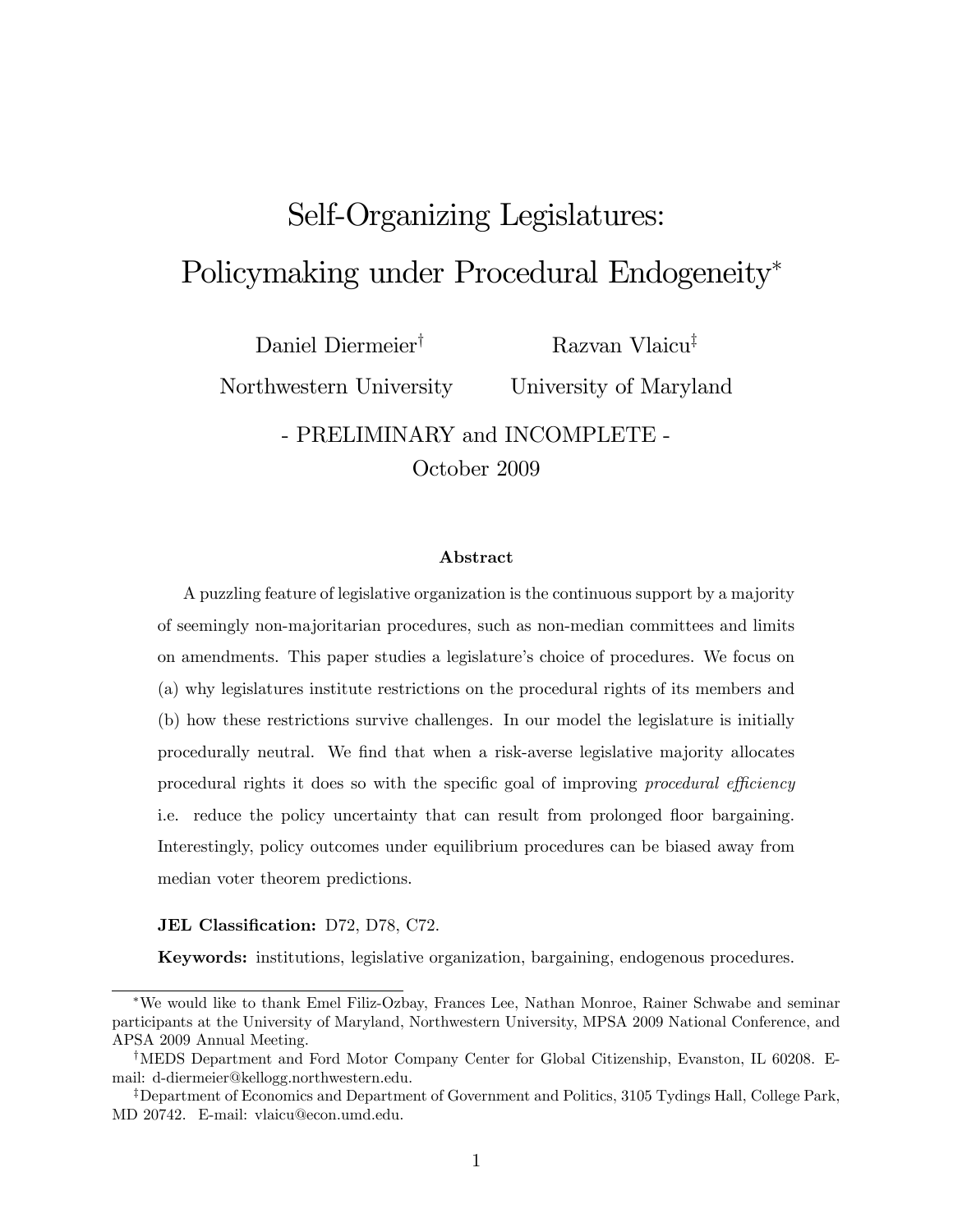## 1 Introduction

Elections and legislatures are the two fundamental decision-making mechanisms of democratic self-governance. In elections a typically large number of decision-makers ("voters") make a selection from a fixed (usually fairly short) list of alternatives, such as candidates or political parties. In legislatures a smaller number of decision-makers (sometimes referred to as a "committee") debates many alternatives sequentially, following some kind of agenda process that governs what motions are permissible and so forth. Both elections and legislative decision-making are conducted by rules and protocols. These rules dramatically vary by country and jurisdiction. This is well-known in the case of electoral rules (e.g. Cox 1997), but less appreciated in the case of legislative decision-making (e.g. Diermeier and Myerson 1999). Electoral rules in some cases are specified by the constitutions, but more commonly are by law, either in a referendum or through the legislative process. In the case of legislatures constitutional law or precedence usually specifies that each representative has equal voting power, yet all others aspects of legislative decision-making such as the legislative of-Öcers and their power, the structure of agenda setting, debate rules etc. are chosen by the chamber itself. In particular, most legislatures members are not endowed with equal procedural power. Rather, self-governing legislatures typically evolve to restrict the procedural rights of its members. In practice this is achieved by creating legislative offices endowed with special prerogatives such as gatekeeping, proposal and scheduling rights and prerogatives. These are further strengthened by limits on the rights to amend the output of those special o¢ ces. The existence of skewed procedural rights creates inequality in the distribution of legislative power that in turn critically affects policytcomes (Shepsle and Weingast 1984, Baron and Ferejohn 1989). Given their likely impact on legislative output, the existence of restrictions on the procedural rights of some legislators seems at odds with a legislature's majoritarian foundation (Krehbiel 2004).

The question of whether such restrictive procedures are fundamentally non-majoritarian has important normative ramifications. U.S. President Woodrow Wilson (1885), for example, was troubled by the power acquired by the standing committees of the U.S. House of Representatives by the late 1880s: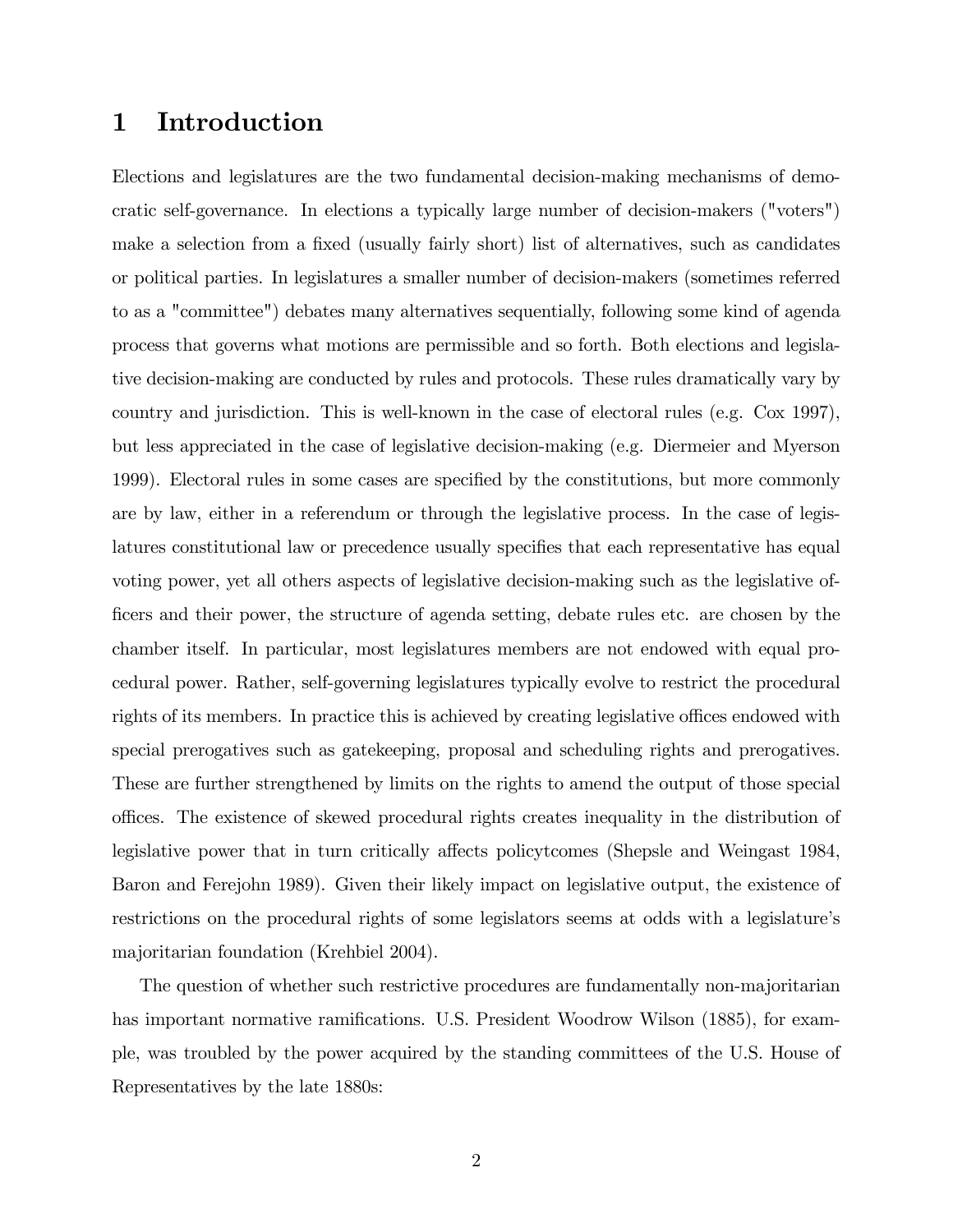"[The House] legislates in its committee-rooms; not by the determinations of majorities, but by the resolutions of specially-commissioned minorities." (page 69).

Yet, the U.S. Constitution gives House members the right of self-organization. The power to change the standing rules can be exercised by a majority at any time;<sup>1</sup> the only leadership position imposed by the Constitution is that of Speaker.<sup>2</sup> The chamber's ability to change its rules and by-laws at any time suggests that any observed procedures must be self-enforcing. The goal of our paper is to provide a model of such self-enforcing procedures.

While our model is motivated by the current debate on the internal structure of legislatures, in particular the role of parties and committees (e.g , the model is applicable to any decision-process where a "committee" makes a decision from a large set of alternatives through a deliberative process. Other examples are boards of directors, central banking committees, parties, unions and many more. Whenever such groups decide by majority rule and have the power to determine their own by-laws and procedures (at least within certain limits) our model is applicable.

The question of which decision-making procedures to use is as old as political economy itself, going back to theories of the social contract and, in its modern form, to Buchanan and Tullock (1962, p.6).

"When we recognize that "constitutional" decisions themselves, which are necessarily collective, may also be reached under any of several decision-making rules, the same issue is confronted all over again. Moreover, in postulating a decision making rule for constitutional choices we face the same problem when we ask: How is the rule itself chosen?"

There are various ways to make this question precise. One approach is to use a social choice approach as in Koray (2000). Koray models social choice functions as choice alterna-

<sup>&</sup>lt;sup>1</sup>Major reforms to the House committee system have been infrequent. The most significant was the Legislative Reorganization Act of 1946. It mandated a significant reduction in the number of standing committees from forty-eight to nineteen. Most of the abolished committees, however, resurfaced as subcommittees of the remaining standing committees.

<sup>2</sup>The question of on whether the institutions of the U.S. House of Representatives are majoritarian is a matter of current academic debate. Patty (2007), for instance, argues that the House discharge procedure is non-majoritarian.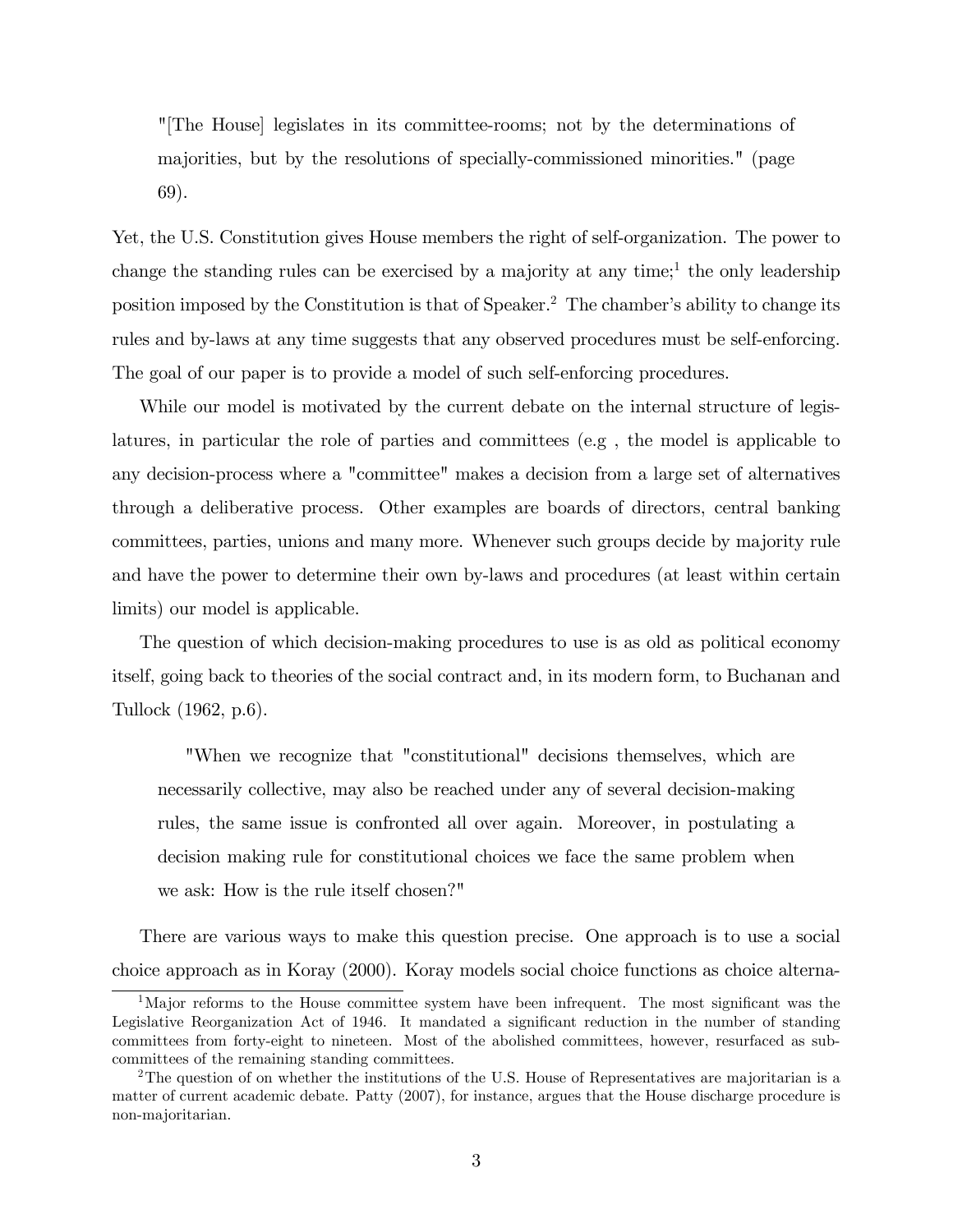tives. This allows to formalize the question when a social choice functions are "self-selective", i.e. would chose themselves. Koray (2000) shows that if preference profiles are sufficiently rich all self-selective social choice functions must be dictatorial. Barbera and Jackson (2004) consider self-stable voting rules instead. A voting rule s is "self-stable" is there is no alternative voting rule s' that would beat s if the voting between s and s' is according to s. Barbera and Jackson (2004) show that for a significant number of social preference configuration no voting rule is stable. They then consider hierarchical constitutions which are defined by a pair of rules  $(s, S)$  where s is a rule that is used for all decisions other than voting on voting rules while S is used to decide on any changes to s. Then a *constitution*  $(s, S)$  is self-stable is there is no alternative voting rule  $s'$  that would beat s if the voting between s and s' is according to S. Barbera and Jackson show that such self-stable constitutions always exist. An example is the case where  $s$  is the majority rule and  $S$  is unanimity, but other constitutions can be self-stable as well.

A related literature has been investigated which decision rules will be chosen by a majority to make future policy decisions characterized by trade-offs between flexibility and commitment (Aghion and Bolton 1997, Aghion, Alesina, and Trebbi 2002, Messner and Polborn 2004). Aghion, Alesina, and Trebbi (2002), for example, model the choice of constraining future leaders by checks and balances in the context of an investment model. Messner and Polborn (2004) show how in an overlapping generations model current majorities will chose future super-majority rules. Dixit, Grossman, and Gul (2000) show how in a two-party model where the parties randomly alternate in power constraints on decision-making may emerge in equilibrium. The finding of endogenous political compromise is reminiscent of the literature on self-enforcing risk sharing contracts (e.g. Kocherlakota 1996) as it mitigates the swings due to large shifts in policy when the power structure changes. Surprisingly, super-majority requirements may make political compromise more difficult.

In this paper we present a model of majoritarian choice of procedures. In contrast to the social choice oriented approaches our decision-problem is model as a hierarchical sequential bargaing game under majority rule.<sup>3</sup> That is, procedures must constitute equilibria in a

<sup>&</sup>lt;sup>3</sup>The canonical legislative bargaining model (Baron and Ferejohn 1989a) assumes equal procedural rights. However, as Baron and Ferejohn (1989b) put it "We acknowledge that random recognition rules are not generally observed in real legislatures." (page 349).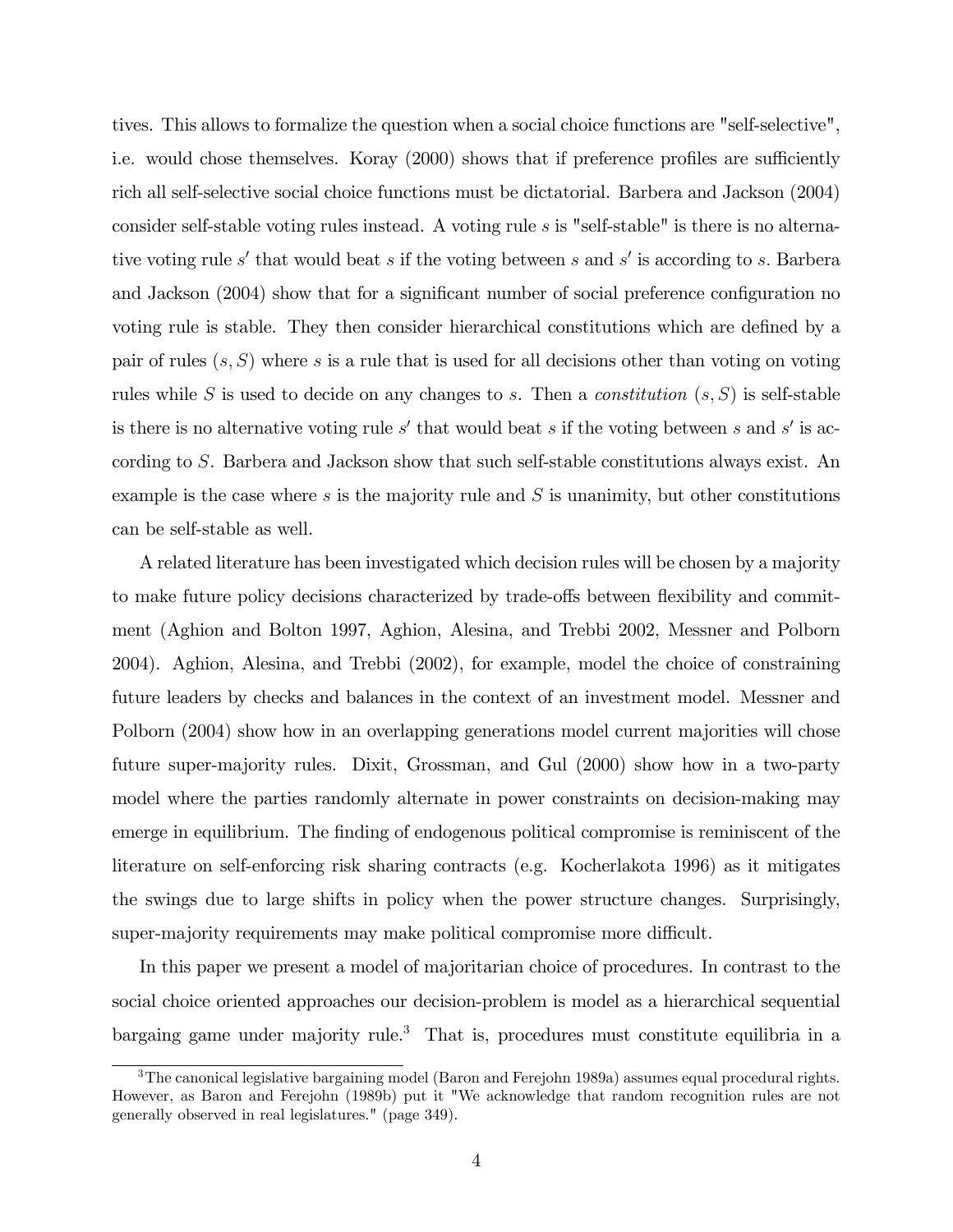model of policy choice. The goal is to address two questions: starting from a procedurally neutral legislature (i) what drives majoritarian incentives to allocate proposal power unequally? and (ii) how can non-majoritarian procedural rules be stable given that majorities can change them at any time?

Our approach is to model the choice of procedures in a "busy legislature" (Cox 2006) where decision-making is characterized by opportunity costs of legislative bargaining. This creates some possibility for proposers to bias policy choices away from median legislators. Unless proposal power is concentrated with a single legislator this creates uncertainty over legislative outcomes, somewhat reminiscent of the alternating power model in Dixit, Grossman, and Gul (2000). The model's key insight is that unequal proposal power stems from the floor's concern with procedural efficiency i.e. reducing the uncertainty produced by decentralized bargaining over policy. This incentive is stronger the more risk averse legislators are. The intuition is that when bargaining takes time floor deliberation does not guarantee median outcomes since non-median legislators can exploit their proposal power and the median's impatience to bias outcomes away from the median. The uncertainty over the Önal legislative output creates an incentive for all legislators, the median included, to restrict proposal power to designated proposers, since a proposer in equilibrium will the variance in policy outcomes by limiting proposals. Both median and non-median proposal rules can achieve that, however. Thus in setting up a non-median proposal rule, the median legislator essentially trades of policy goals for a reduction in policy variance. We show that this approach can then be used to explain the emergence of permanent rules, even though a legislatures has the right to change to rules on any given issues.

Our model has direct consequences for the theory of legislatures, especially the study of the U.S. Congress committee system. There are three leading theoretical approaches to committee power: distributive, partisan and informational. Current non-informational models of legislative procedures are based on the assumption of procedural commitment i.e. the majority commits to protect the pre-existing proposal or gatekeeping power of committees. Committees then form, for instance, because policy extremists can take advantage of gatekeeping power to exploit and protect the potential gains from trading their votes with each other (Weingast and Marshall 1988). Cox and McCubbins (1993) argue that the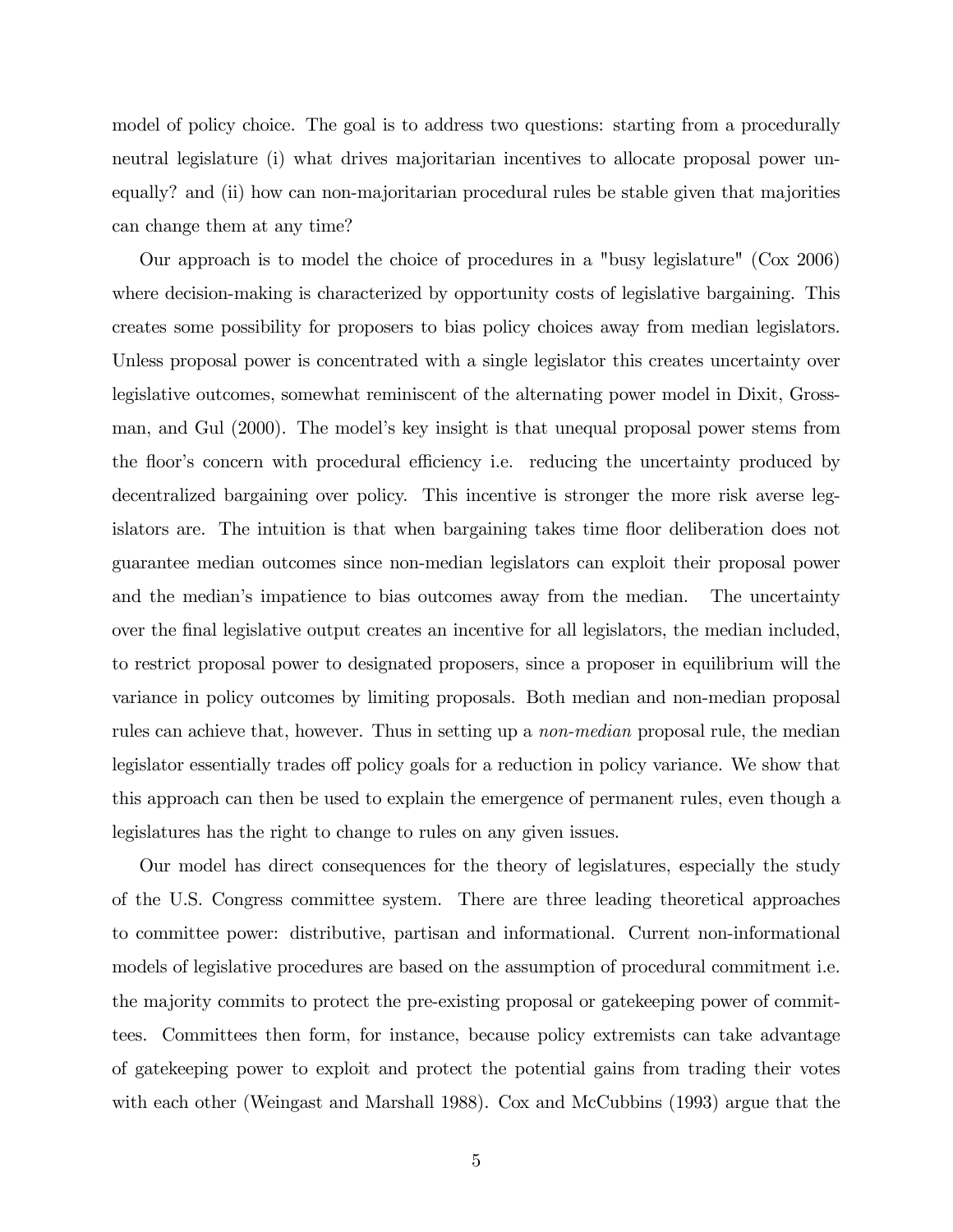chamber median allows control of the agenda by the majority party median because this improves the party's "record" and with it its members' reelection prospects. In other words, party moderates are willing to sacrifice some policy goals in order to help their party move policy outcomes closer to the party median. Or, a majority's preference affinities induce them to vote together to take over the legislative agenda in order to achieve their ideological goals, even if there are no extra-legislative incentives to impose party discipline (Diermeier and Vlaicu 2008). While procedural commitment models help us understand the incentives that lead to the formation of committees, they all predict that committees are able to extract policy benefits at the expense of the floor and so raise the question of why the floor systematically chooses to defer to committees. Our model provides such an answer by embedding procedural choice into a sequential bargaining model. Unequal decision-rules are self-enforcing.

### 2 Model

Three legislators  $i = 1, 2, 3$  have jurisdiction to set policy over a number of policy issues.<sup>4</sup> On each issue legislators can choose a *policy*, denoted x, from the compact interval  $[-1, 1]$ . Legislators evaluate this choice against the exogenous status quo  $q \neq 0$ . Apart from their policymaking authority legislators also have the power to choose the procedures that govern the policymaking process. Procedures are modeled as a vector  $\boldsymbol{\pi} = (\pi_1, \pi_2, \pi_3)$  of procedural *rights*, where  $\pi_1, \pi_2, \pi_3$  are probabilities.

Thus, the collective choice problem has two components: first, choosing procedural rights from the two-dimensional simplex  $\Delta = \begin{cases} (\pi_1, \pi_2, \pi_3) | \pi_i \geq 0, \sum_{i=1}^n \pi_i \end{cases}$  $i=1,2,3$  $\pi_i = 1$ , and second, choosing policy from the interval  $[-1, 1]$ . The process through which these two types of choices are made is a legislative bargaining protocol which will be described after defining legislators' preferences.

<sup>&</sup>lt;sup>4</sup>The three voters can be also interpreted as three voter types, as long as the three types have equal numbers.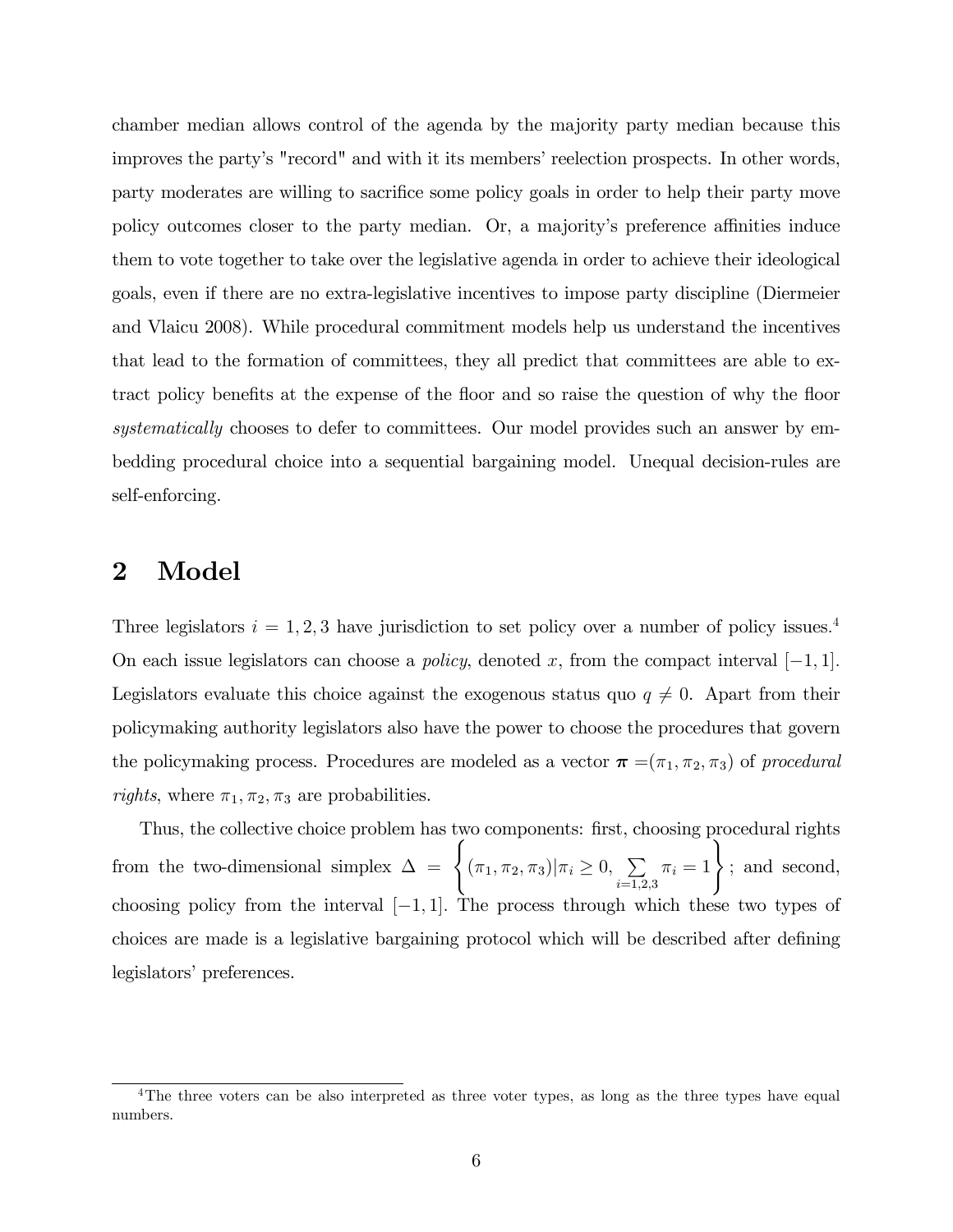

Figure 1: Policy Space and Policy Preferences.

#### 2.1 Preferences

Legislators' policy preferences have four properties: they are single-peaked, order-restricted, symmetric, and concave. Formally these properties are modeled as follows. Let  $x_i$  denote the ideal point of legislator  $i$ . His policy preferences are represented by the following utility function:

$$
u_i(x) := v(|x - x_i|)
$$

where  $v$  is concave and decreasing in the absolute distance between policy and  $i$ 's ideal point;  $v(0) > v(1) = 0$ . Note that this implies legislators' preferences are single-peaked, symmetric and display risk-aversion. We also require  $v$  to represent order-restricted preferences. Preferences are order-restricted if, when faced with a choice between two *policy lotteries*  $X'$  and  $X''$ , the group of legislators that prefers  $X'$  does not "overlap" with the group that prefers X''. For instance, if left  $(L)$  prefers X' and middle  $(M)$  prefers X'', then right  $(R)$  must prefer  $X''$  as well.<sup>5</sup>

To preserve symmetry, we assume that ideal points are arranged equidistantly in the policy space:  $x_L = -1, x_M = 0, x_R = 1$ . This ensures that outcomes are not driven simply by proximity, but by the horizontal conflict of interest among legislators. Figure 1 illustrates these assumptions.

We are interested in single-peaked preferences because in a one-dimensional policy space they guarantee the existence of a Condorcet winner i.e. a policy that defeats any other in a pairwise majority-rule comparison. In Figure 1, for instance, the Condorcet winner

<sup>5</sup>Quadratic preferences, the prime functional form in theoretical and empirical studies using the spatial model, are one example of order-restricted preferences, as shown by Banks and Duggan (2003).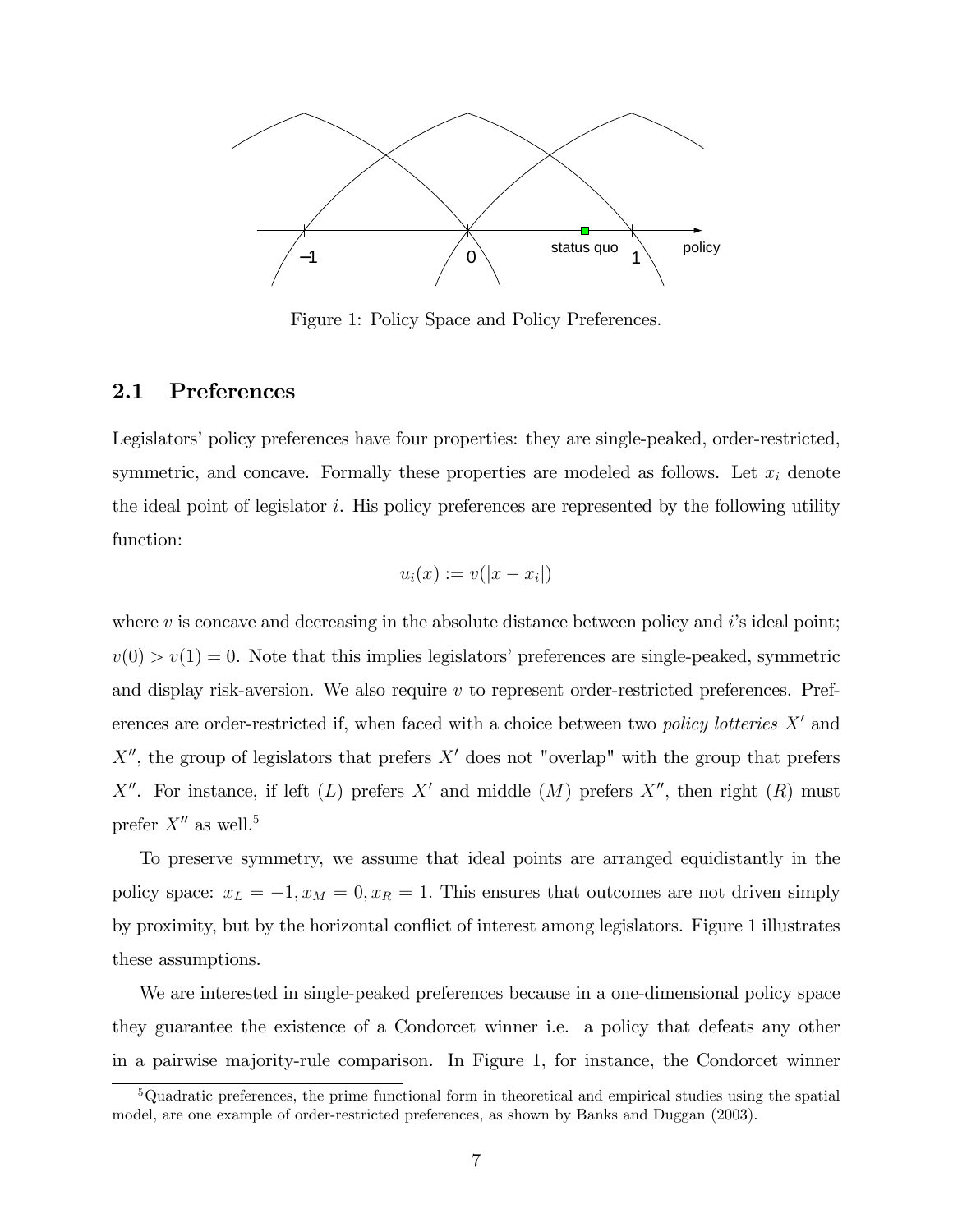is the ideal point of the median legislator:  $x_M = 0$ . While the normative social-choicetheoretic underpinnings of this concept are well understood, it is unclear how, and whether, this alternative is chosen in a setup where legislators themselves will decide which pairwise comparisons are made. The Condorcet winner thus serves as a useful benchmark against which we can assess the performance of endogenous procedures.

Legislators' preferences over procedural rights are not primitives of the model but are derived from legislators' policy preferences. More precisely, a given allocation of procedural rights will generate a policy lottery. Thus, preferences over procedures are in fact preferences over policy lotteries. In short, the choice of procedures is driven by policy preferences.

#### 2.2 Timing

At the beginning of the game legislators contemplate making a policy choice in one of a number of possible policy issues that might arise.<sup>6</sup> A policy *issue*  $(q,\omega)$  is defined by the position of the status quo  $q$  and the ordering of legislators' ideal points in the policy space, represented by the one-to-one mapping  $\omega: \{L, M, R\} \to \{1, 2, 3\}$ .<sup>7</sup>

The legislature is initially procedurally neutral i.e. all legislators have equal procedural rights. Voting rights are always equal. Legislators can choose, under neutral procedures, to alter the allocation of procedural rights that governs the policy choice.

The sequence of events is as follows. Before the policy issue is revealed, a majority vote is taken over whether to play an organizational game, where standing procedures can be set up. See Figure 2. After the policy issue is revealed, there are two scenarios.

(i) If the legislature has standing procedures, then a majority vote decides whether for this particular issue policymaking should still be governed by these standing procedures; if yes, then a *policy game* takes place under the standing procedures; if not, then standing procedures are circumvented and a majority vote determines whether a procedural game is played, where legislators can adopt ad hoc procedures, otherwise policymaking takes place under neutral procedures.

 $6$ Another interpretation is that a number of different policy issues will come up, each type occuring with a frequency given by a probability distribution over issue types.

<sup>&</sup>lt;sup>7</sup>Notice that there are six different possible left-to-right ordering of ideal points.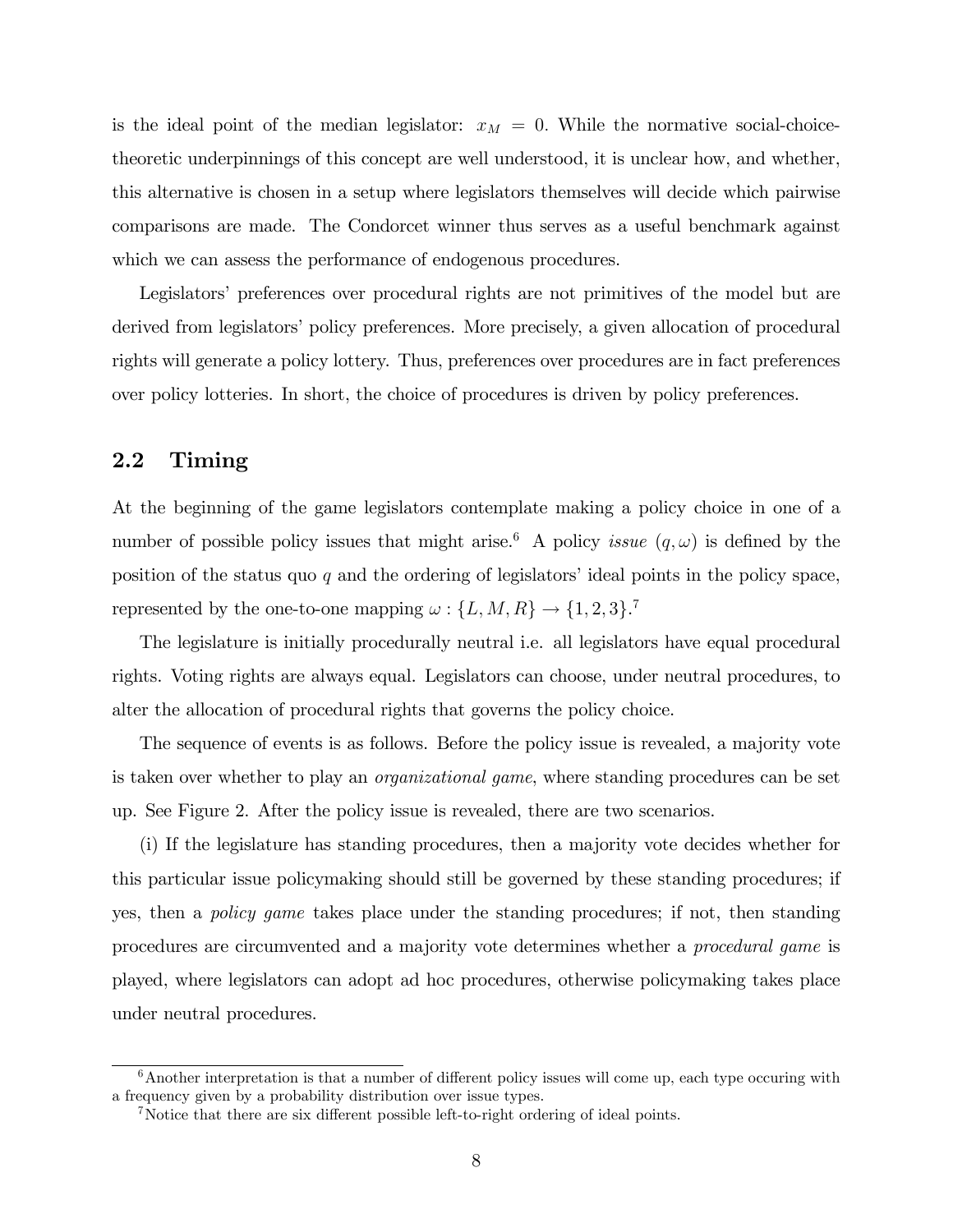

Figure 2: Timing of the game.

(ii) If the legislature has not set up standing procedures, then a majority vote determines if ad hoc procedures should be adopted before policymaking begins. If yes, then there is a procedural game, followed by a policy game governed by the just adopted procedures. If not, then policy is made under neutral procedures.

Each of the three types of games (organizational, procedural, policy) is a bargaining game in the spirit of Banks and Duggan (2006). They differ among themselves in three dimensions: the procedures used in bargaining, the outcome of bargaining, and the underlying status quo. The organizational game is played under neutral procedures, its outcome is a vector of procedural rights  $(\rho_1, \rho_2, \rho_3)$ , referred to as standing procedures; the status quo is neutral procedures. The procedural game is played under neutral procedures, its outcome is a vector of procedural rights  $(\pi_1, \pi_2, \pi_3)$ , referred to as ad hoc procedures; the status quo is neutral procedures. Finally, the policy game is played either under standing or ad hoc procedures, its outcome is a policy x; the status quo is  $q$ .

The extensive form of a bargaining game is as follows.

(1) Recognition One legislator is recognized according to his procedural rights.

(2) Proposal The recognized legislator makes a proposal (the proposal can be the status quo itself - meaning that the proposer "keeps the gates closed" to preserve the status quo).

(3) Vote All legislators simultaneously vote, by simple majority, between the proposal and the status quo. If the proposal passes, bargaining ends. If less than two legislators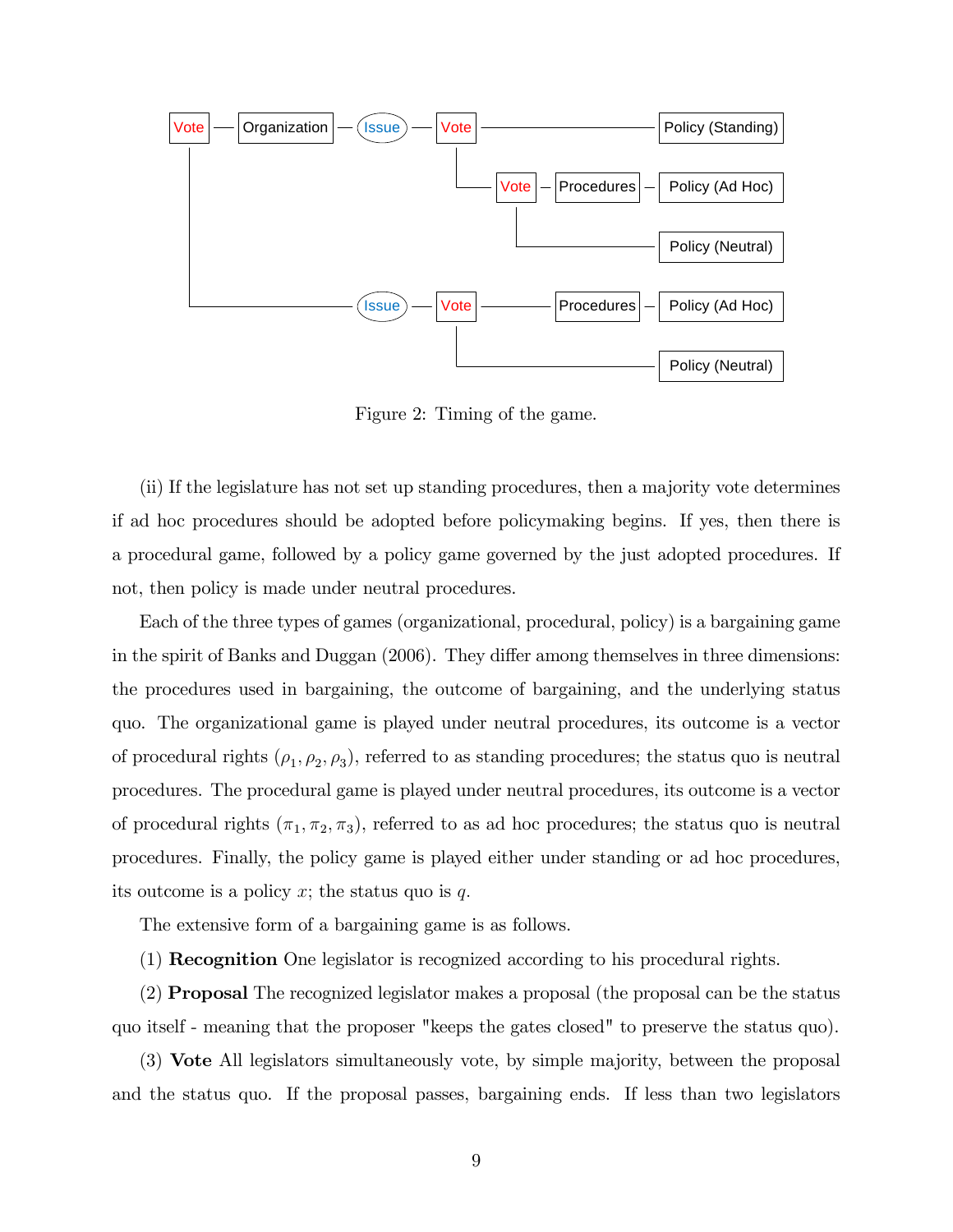vote for the proposal two things can happen: one, with an exogenous probability bargaining has to stop, in which case the status quo remains in place; two, with the complementary probability, bargaining can continue for another period, the game restarts from stage (1).

The probability that bargaining has to stop after a failed vote captures in reduced form the opportunity costs of delaying a decision.<sup>8</sup> If this probability is large, failing to make a decision today will very likely prevent legislators from taking a second look at this issue tomorrow. In a modern legislature the most obvious sources of opportunity costs are the many other policy issues on the agenda, constituency service, and reelection campaigns. We denote by  $\eta$  the opportunity costs incurred in the organizational and procedural games, and by  $\gamma$  the opportunity costs incurred in the policy game,  $0 < \eta, \gamma \leq 1$ .

#### 2.3 Equilibrium Definition

The game consists of a sequence of votes and proposals. A strategy for a legislator is a mapping from the set of histories to the set of available actions (policy proposals, votes). A history of length t is a collection of variables describing the identity of the recognized proposers, the policy each one proposed and how each legislator voted. We restrict attention to pure strategies. We use the standard equilibrium concept for legislative bargaining games, namely stationary equilibrium. A stationary equilibrium is an undominated subgame perfect equilibrium in stationary strategies, i.e. strategies that are independent of the history of play up to the current period.<sup>9</sup>

## 3 Policy Game

The model can be solved by a form of backwards induction, starting with the policy game and ending with the vote for/against an organizational game. This section characterizes the equilibrium of the policy game, for an exogenous allocation of procedural rights  $(\rho_L, \rho_M, \rho_R)$ .

<sup>&</sup>lt;sup>8</sup>Note that under this specification a bargaining game ends in a finite number of rounds with probability one. One can think of each bargaining game as lasting one period, with uncertainty about the number of rounds that can be "squeezed in" during that period. If opportunity costs are prohibitive, then only one round is feasible. If they are smaller, several rounds are possible.

<sup>9</sup>For a general treatment of legislative bargaining games see Austen-Smith and Banks (2006).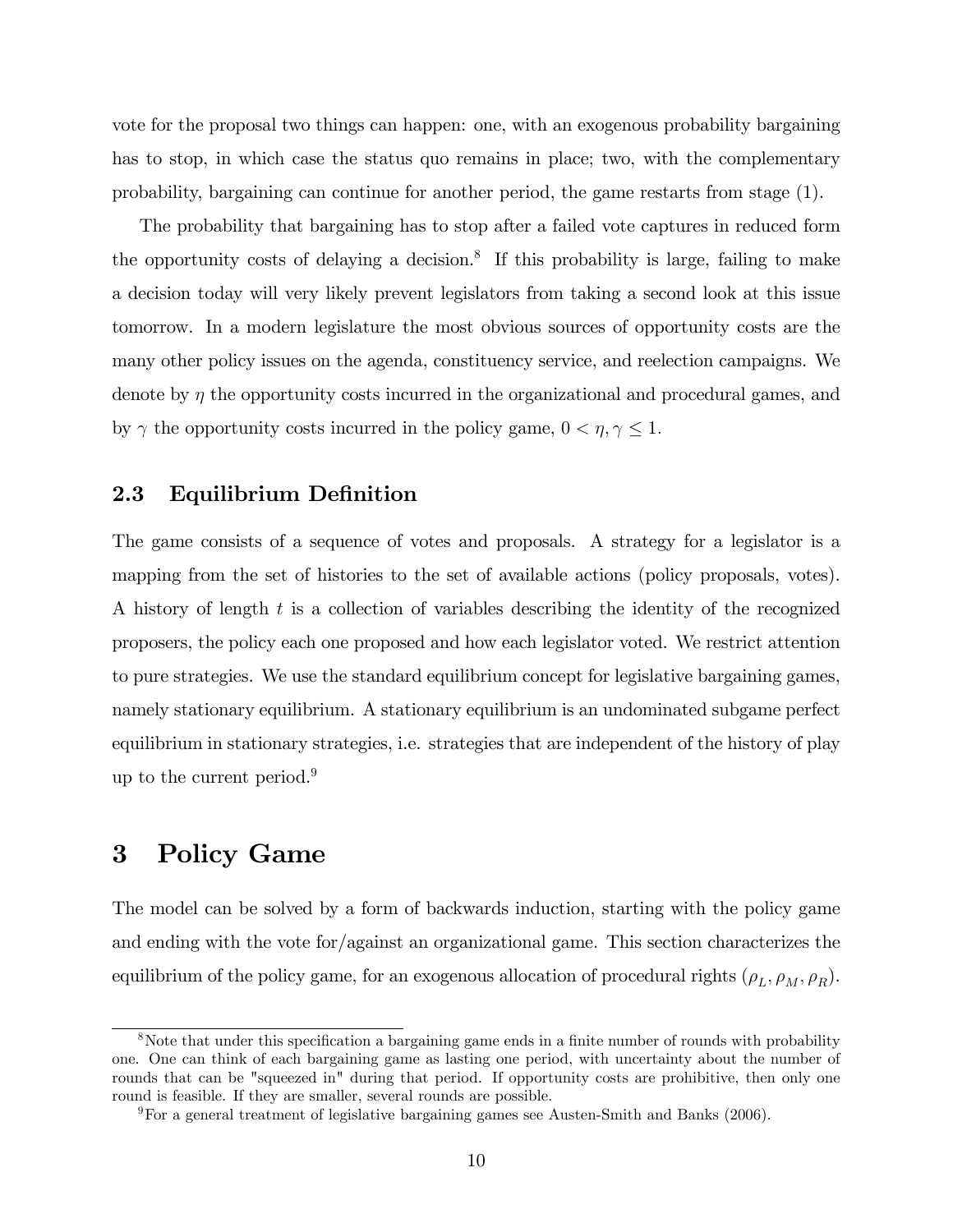This allocation of procedural rights is endogenously determined in the previous stages of the game.

Banks and Duggan (2006) characterize the properties of the policy game for general policy spaces and voting rules. Here we solve it for in the particular policy environment and voting rule we have chosen. Due to the order-preserving properties of the payoff functions, the support of the median legislator can be shown to be both necessary and sufficient for any proposal to pass in the first round. The immediate implication is that when the median is recognized to propose (that happens with probability  $\rho_M$ ) it can pass its ideal point in the first round:  $x_M^* = 0$ .

Also, by the symmetry of the payoff functions,  $L$  and  $R$ 's proposals are symmetric around zero. Denote this common value by  $x^* = x_R^* = -x_L^*$ . Solving for  $x^*$  thus completely characterizes the equilibrium of the policy game. Because the median is pivotal, a nonmedian legislator's proposal can be skewed in his favor to the point where the median is just indifferent between accepting the proposal and delaying:

$$
u_M(x^*) = u_M(-x^*) = \gamma u_M(q) + (1 - \gamma) [\rho_L u_M(x^*) + \rho_M u_M(0) + \rho_R u_M(-x^*)]
$$

and so the equilibrium *policy deviation*  $x^*(q, \gamma, \rho_M)$  is the certainty equivalent of a lottery between the median and the status quo:

$$
v(x^*) = \frac{\gamma}{1 - (1 - \gamma)(1 - \rho_M)} v(|q|) + \frac{(1 - \gamma)\rho_M}{1 - (1 - \gamma)(1 - \rho_M)} v(0).
$$
 (1)

In equilibrium the following distribution of policy outcomes will be observed.

$$
X^*\left(\left|q\right|,\gamma,\boldsymbol{\rho}\right)=\left\{\begin{array}{cl} -x^*\left(\left|q\right|,\gamma,\rho_M\right), & \text{with probability }\rho_L \\ & 0, & \text{with probability }\rho_M \\ & \\ +x^*\left(\left|q\right|,\gamma,\rho_M\right), & \text{with probability }\rho_R \end{array}\right.
$$

We refer to the mean of this distribution as the *policy bias*:  $\mathbb{E}[X^*(|q|, \gamma, \rho)]$ .

We note several features of this equilibrium: first, the equilibrium deviation  $x^*(q|, \gamma, \rho_M)$ is always positive:  $0 < x^*(|q|, \gamma, \rho_M) \leq |q|$ ; second, opportunity costs keep outcomes away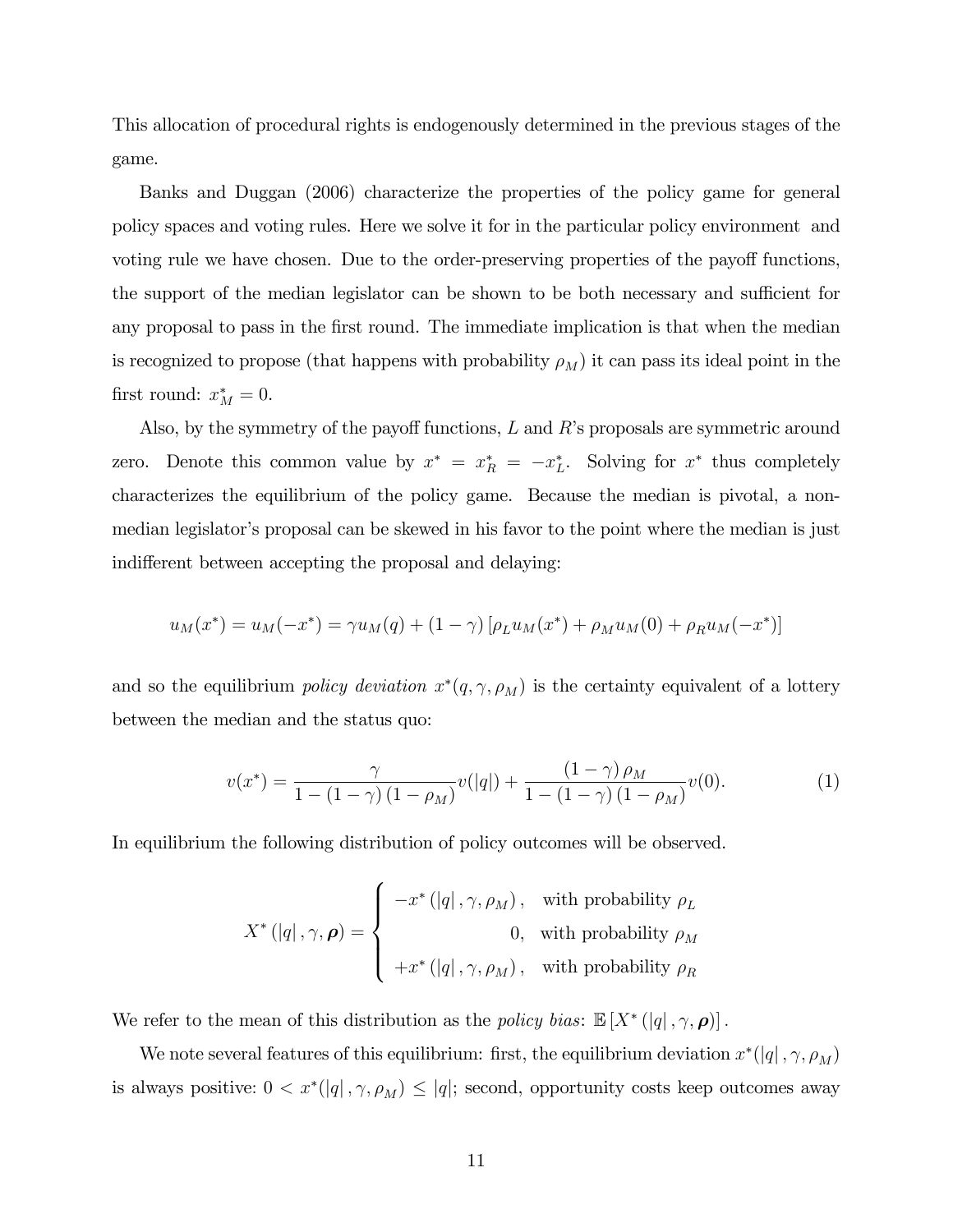from the median with probability  $1 - \rho_M$ ; and third, the support of the policy distribution is symmetric despite the fact that procedural rights may be asymmetric. This is because, conditional on being recognized, non-median legislators have the same bargaining power relative to the median: the median's threat is the same when he faces  $L$  as when he faces  $R$ , namely waiting for next period's proposal.

Comparative statics are also intuitive. The policy deviation is larger when (i) the status quo is more extreme, since the cost of waiting is larger for the median, (ii) when the median incurs larger costs  $\gamma$  from delaying, and (iii) when the degree of risk aversion is higher, since future outcomes are uncertain so the benefits of waiting are reduced.

These features of equilibrium are summarized in the next proposition, for the case of neutral procedures  $\rho = (1/3, 1/3, 1/3).$ 

Proposition 1 (Policy under Neutral Procedures) Policymaking under neutral procedures generates a uniform distribution of policy outcomes, with a support that is symmetric around the median. Equilibrium policy bias is zero.

Policy variance is larger when the status quo is more extreme, when opportunity costs of delay are large, and when the median has weak procedural rights.

Neutral procedures are an important special case because they capture the idea of an egalitarian legislature, where both voting power and procedural power are equally distributed. Self-organizing legislatures are originally egalitarian. Yet they are allowed by law or statute to set up internal procedures.<sup>10</sup> But, as  $\cos(2006)$  rightly observes, "while legislators are everywhere equal in voting power, they are unequal in agenda-setting power." (page 142). Almost invariably, legislatures develop internal rules that alter the original egalitarian allocation of procedural power.

The legislative output described in Proposition 1 will serve as the benchmark against which we compare legislative outcomes that arise when the legislature is free to choose its own procedures. Our goal is to answer two questions: (1) What are the incentives to set up restrictive procedures? and (2) What is the effect of the endogenously chosen procedures

 $10$  In the U.S., for instance, Congress's power of self-organization is explicitly stated in the Constitution: "Each House may determine the Rules of its Proceedings." (U.S. Constitution, Article 1, Section 5, Clause 2). Standing rules are voted on at the beginning of each two-year Congress.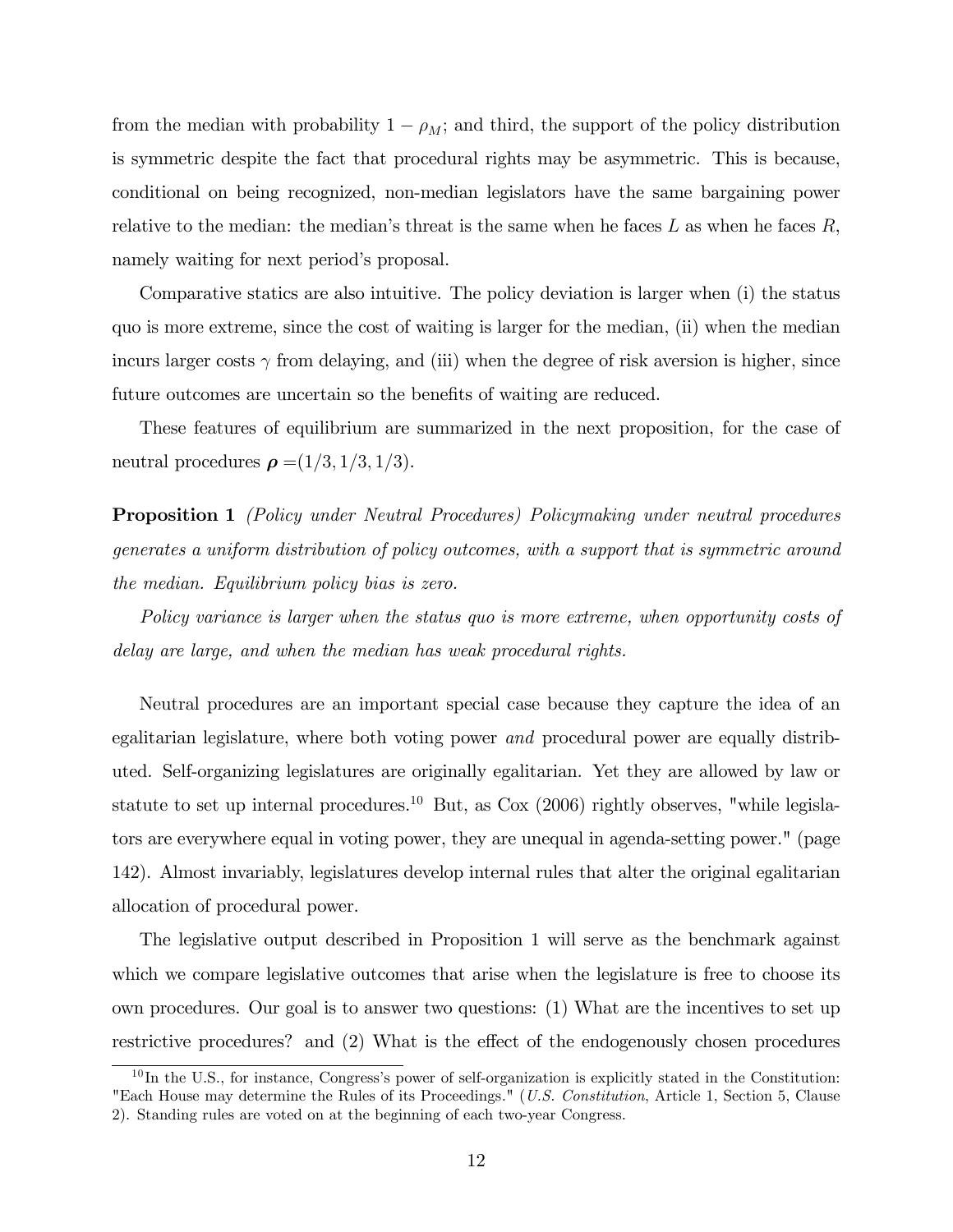on legislative output? The bargaining process through which procedures are chosen was decribed in the previous section. The next section characterizes the equilibrium of that game.

Before analyzing the procedural game a basic but important observation is in order: Procedural rights are a source of power over outcomes. A legislator prefers to have more procedural rights than less for two reasons. First, because this increases the likelihood of an outcome he favors. Second, because it brings policy outcomes closer to him, by increasing his bargaining power relative to other players, in particular the median. There is also a potential downside of more recognition for a non-median proposer, namely that the variance of outcomes increases if the median's recognition power is weakened. However, this effect is completely offset by a more favorable distribution of outcomes.

## 4 Procedural Choice

This section models a legislature's incentives to set up restrictive procedures. We assume that procedural choice may take place before each and every policy issue that is considered by the legislature. This is important because it means that procedures are fully majoritarian: procedures require majority support every time a policy issue is considered. Procedures do not originate in a previous session of the legislature, or are imposed by the majority party, or survive due to a norm of deference, or due to any previous committment of a majority. In our model all procedures used to deliberate on policy must have the support of a majority of the membership of the legislature, according to its *current* issue-specific policy preferences.

A well-studied example of a self-organizing legislature is the U.S. House of Representatives. According to the U.S. Constitution all procedural institutions in the House, except the office of the Speaker originate with its members and need to be approved by a majority. Moreover, these offices and rules can be altered at any time during a legislative term by any majority. Procedural rules must therefore, in effect, maintain the continuous support of a majority.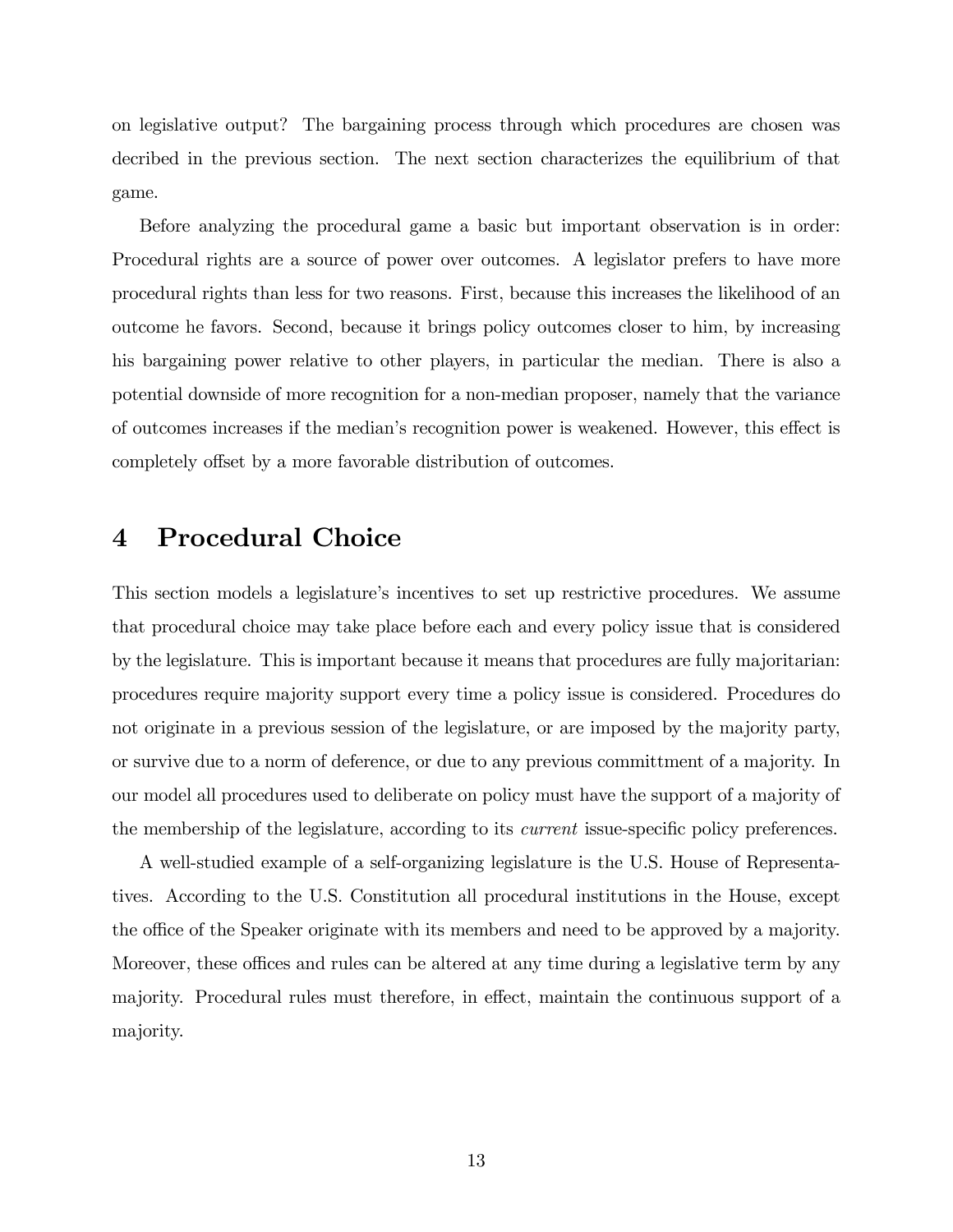#### 4.1 Procedural Game

To understand legislators' choice between neutral procedures and restrictive procedures, we first need to characterize the nature of restrictive procedures adopted in equilibrium. Restrictive procedures are adopted in a procedural game. Legislators bargain over procedures with equal rights to propose new procedures that are set against the status quo of neutral procedures. Bargaining is subject to opportunity costs  $\eta$ .

There are two ways to think about this bargaining game. First, we can view it as a typical divide-the-dollar problem, as in Baron and Ferejohn (1989). Players have equal recognition and they make a choice among various alternative allocations of recognition rights from a simplex. However, the similarity ends there. In our procedural game players' preferences over outcomes are not completely symmetric. This is due to their locations in the policy space. For instance, the conflict of interest between L and M is less sharp than the conflict between L and R: Moreover, our choice problem has a non-empty core. In fact, it has a Condorcet winner: Exclusive recognition for the median wins a majority vote when paired agains any other allocation.<sup>11</sup>

The second way to look at the procedural game is as a bargaining game over policy lotteries. This is the approach we adopt. In the Appendix we show that, as in the policy game, the median is pivotal in every vote. The immediate consequence is that any nodelay equilibrium proposal has to make sure the median does not prefer delaying a majority decision. To put it differently, it has to avoid the median legislator chosing his fallback position, which is the uncertain outcome of possibly another round of bargaining.

In equilibrium  $M$  will exploit his pivotal position to pass his ideal allocation, namely exclusive recognition for itself, provided he is selected. L and R are able to extract rents when recognized as proposer, by proposing to share procedural rights with the median. Due to the symmetry of the game,  $L$  and  $R$  will offer the same probability share to the median. Let this share be denoted by  $\pi_M^*(q, \gamma, \eta)$ . Then, L and R's proposals are, respectively,

 $11$ Any other allocation makes the median strictly worse off and al least another legislator strictly worse off. The median is strictly worse off because of risk aversion; even if the new allocation is symmetric - and therefore generates an unbiased policy distribution - te median legislator strictly prefers exclusive recognition because it produces the median policy with certainty. At least another legislator is made worse off because he implicitly gets a policy lottery that has a less favorable varance and/or a less favorable mean.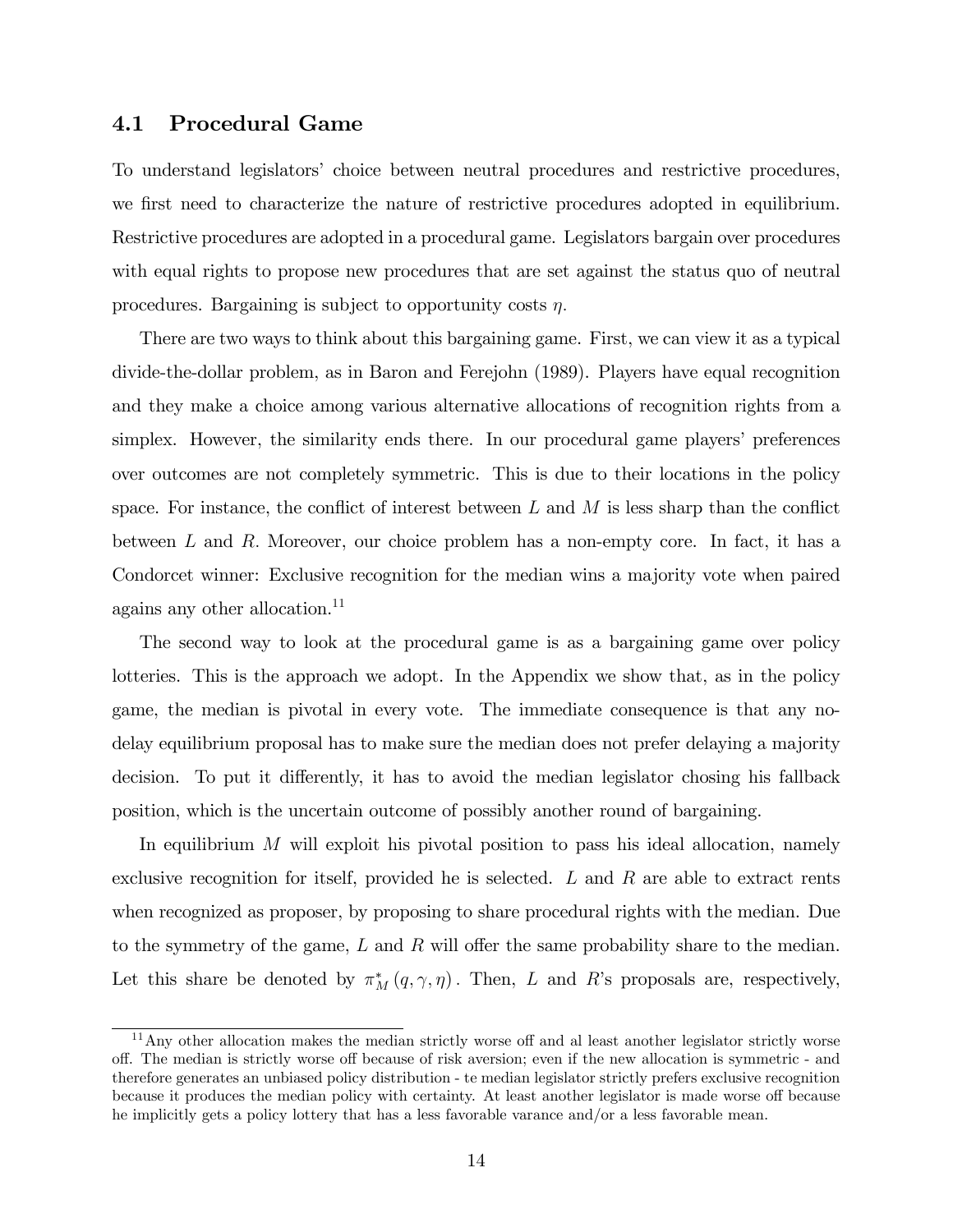$$
\boldsymbol{\pi}^{L} = (1 - \pi_{M}^{*}, \pi_{M}^{*}, 0)
$$
 and  $\boldsymbol{\pi}^{R} = (0, \pi_{M}^{*}, 1 - \pi_{M}^{*}).$ 

**Proposition 2** (Ad Hoc Procedures) The median will always have recognition rights under ad hoc procedures. If the median proposes procedures, he will pass procedures that give him exclusive recognition rights  $\pi_M^* = 1$ . If a non-median legislator proposes procedures, he will pass procedures where he shares recognition rights with the median. In this case the median gets at least its status quo recognition rights  $\frac{1}{3} \leq \pi_M^* < 1$ ; this share decreases with opportunity  $costs \eta$ .

It is intuitively clear why the median will preserve at least a third of procedural rights. The worst case scenario for the median is a deadlocked procedural bargaining session that will keep neutral procedures in place. Thus the median is able to exact at least his status quo rights. Another interesting feature of the equilibrium is that the median policy cannot be guaranteed by equilibrium ad hoc procedures as long as opportunity costs  $\eta$  are positive. As opportunity costs become negligible, equilibrium ad hoc procedures approach median procedures, and these in turn make policy outcomes approach the median.

Equilibrium procedures, as summarized by  $\pi_M^*$ , depend on two other parameters apart from  $\eta$ , namely q.and  $\gamma$ . Their effect is ambiguous, however. There are two opposing forces. First, a more extreme status quo q or higher opportunity costs  $\gamma$  both weaken the median's bargaining power in the procedural game, because they make the medianís fallback position less valuable - more volatile outcomes in the future. Second, a more extreme status quo q or higher opportunity costs  $\gamma$  both reduce the benefit that the median gets for each increase in recognition probability, because other legislators' policy influence is greater.

#### 4.2 Majority Support for Restrictive Procedures

Given the biases that restrictive procedures may create, why would a majority consent to restrictive procedures? Why not stick to neutral procedures? The answer is that restrictive procedures improve procedural efficiency. They reduce the variance in future policy outcomes, without unnecessary bias.

The logic of this statement is as follows. Consider what a set of restrictive procedures needs to achieve if it is chosen by a majority. First, they have to benefit the median.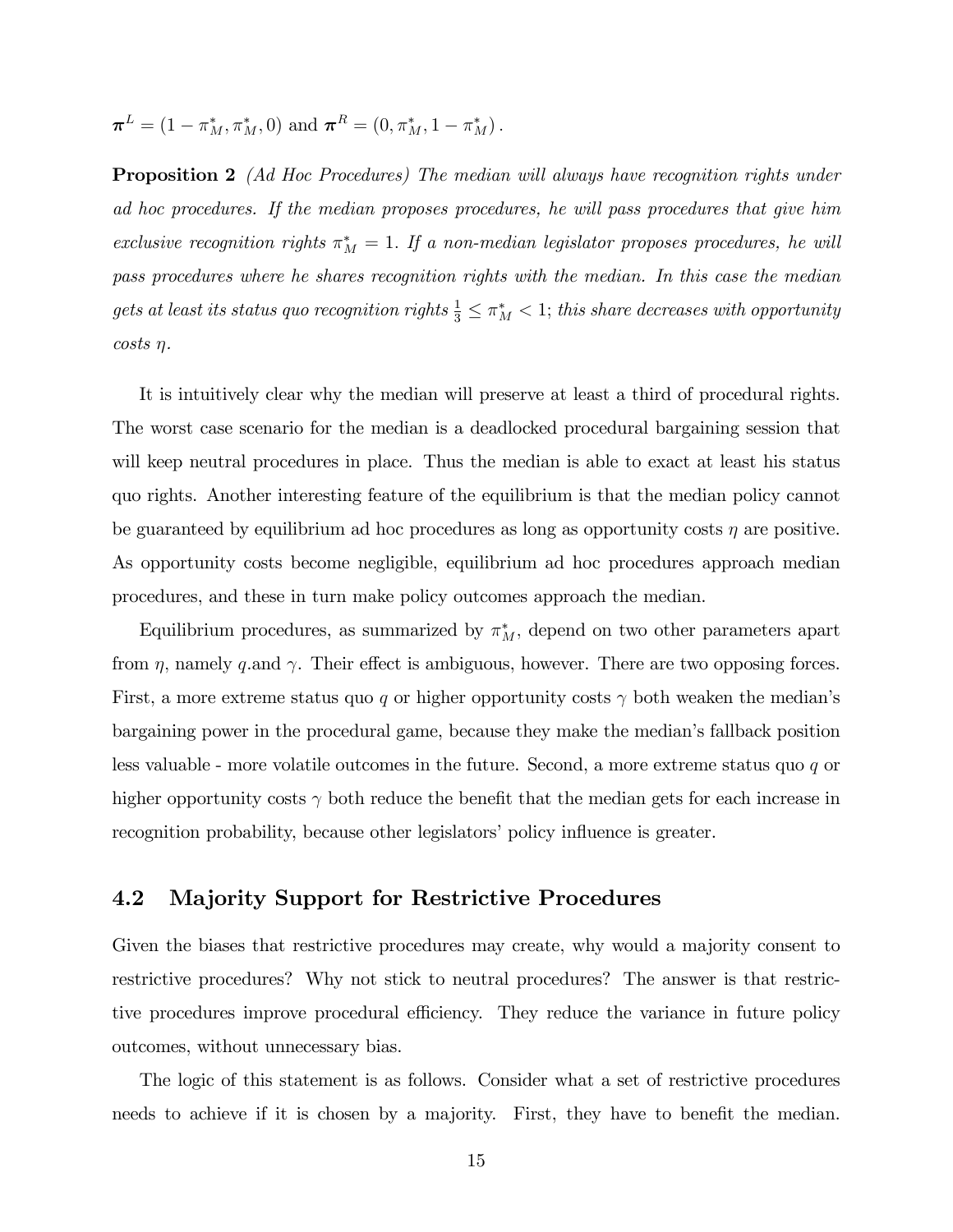This is because the median is pivotal and so can veto any procedures that do not favor himself. Second, if the median benefits from restrictive procedures then it must be that they reduce policy uncertainty; otherwise, since the median was already getting his ideal policy on average under neutral procedures (by Proposition 1) restrictive procedures that increased policy uncertainty would be vetoed. Third, if policy volatility is reduced, then at least one other legislator must benefit from restrictive procedures. If policy remains unbiased, both will.

**Proposition 3** If there are no standing procedure in place, then on every policy issue there is an unanimous vote in favor of setting up ad hoc restrictive procedures.

The expected policy distribution under ad hoc procedures is a composite lottery:

$$
Y = \begin{cases} X^* (|q|, \gamma, \pi^L), & \text{wp } \frac{1}{3} \\ X^* (|q|, \gamma, \pi^M), & \text{wp } \frac{1}{3} \\ X^* (|q|, \gamma, \pi^R), & \text{wp } \frac{1}{3} \end{cases} = \begin{cases} -x^* (|q|, \gamma, \pi_M^*), & \text{wp } \frac{1}{3} (1 - \pi_M^*) \\ 0, & \text{wp } \frac{1}{3} + \frac{2}{3} \pi_M^* \\ +x^* (|q|, \gamma, \pi_M^*) , & \text{wp } \frac{1}{3} (1 - \pi_M^*) \end{cases}
$$

which, because  $\pi_M^* \geq \frac{1}{3}$  $\frac{1}{3}$ , has a strictly smaller variance than the policy distribution under neutral procedures.

# 5 Organization

Standing procedures are adopted in an organizational game. Legislators bargain over procedures with equal rights to propose new procedures that are set against the status quo of neutral procedures. Bargaining is subject to opportunity costs  $\eta$ . The structure of this game is identical to the procedural game, with one major distinction. At the organizational stage, legislators do not know which policy issue  $(q, \omega)$  will arise in the future. They know the ordering of ideal points  $\omega$  for each possible issue that might arise, and they know the probability distribution of issues.

There are a few important cases we would like to consider. The first is the one where the preference ordering remains constant across issues. In other words, there is a single median over all issues. The second is the one where there are two equally likely medians, say 1 and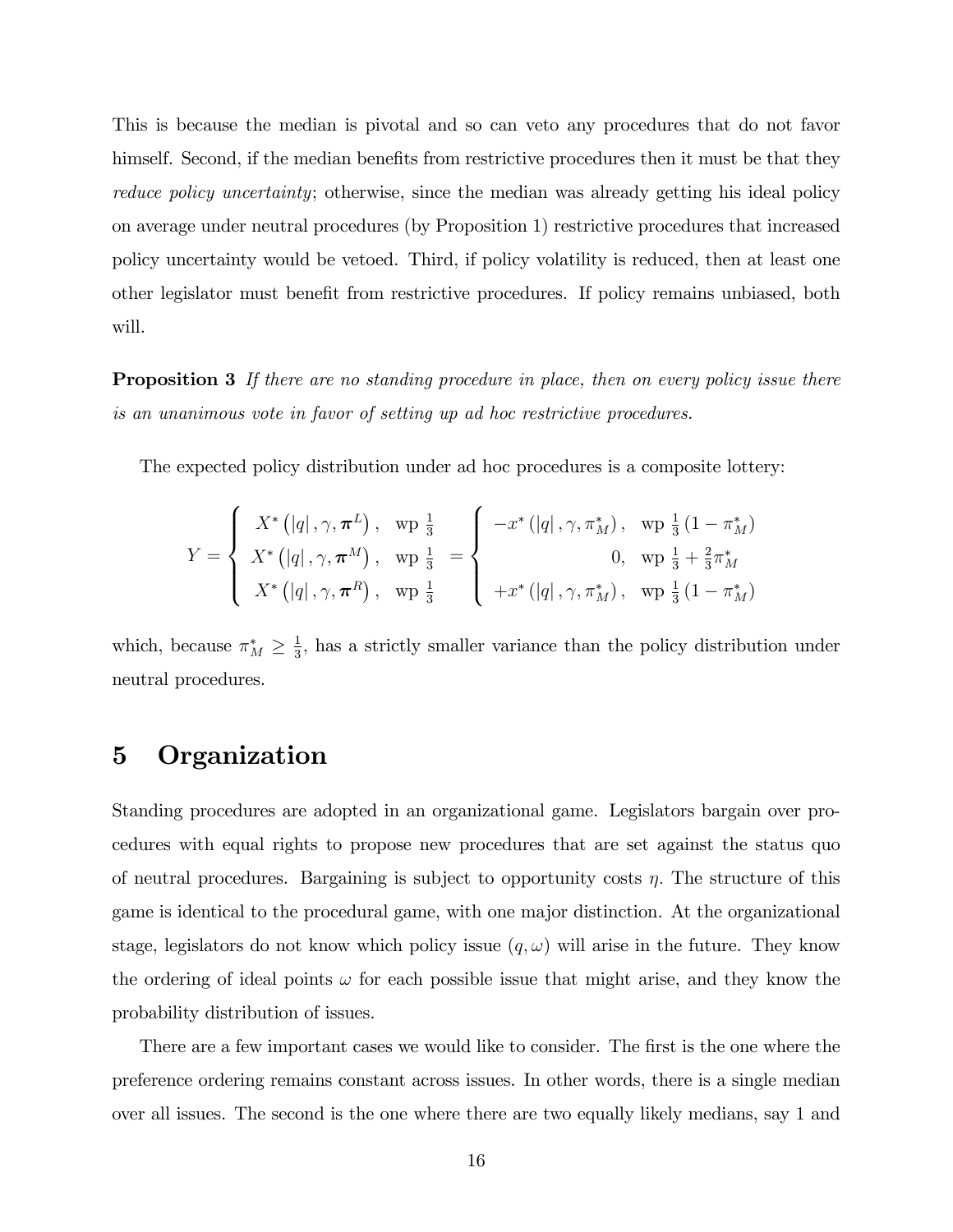2: And third, we would like to consider the case where all three legislators are equally likely medians.

#### 5.1 Idiosyncratic Preferences

The organizational game in this case is strategically equivalent to the procedural game. It is a game of bargaining over policy lotteries. In fact, at this stage in the game legislators deal with composite policy lotteries. The additional uncertainty comes from two sources: future variation in status quo and the identity of the proposer if there is a reversion to ad hoc procedures.

Proposition 4 (Standing Procedures) Under standing procedures median procedural rights are  $\frac{1}{3} < \rho_M^* \leq 1$ . Standing procedures can be either biased or unbiased. They are upheld with positive probability.

Standing procedures further reduce policy uncertainty relative to ad hoc procedures.

Equilibrium standing procedures have the same form as equilibrium ad hoc precedures. The median will always have recognition rights under standing procedures. If the median proposes procedures, he will pass procedures that give him exclusive recognition rights  $\rho_M^* =$ 1: If a non-median legislator proposes procedures, he will pass procedures where he shares recognition rights with the median.

The medianís bargaining position under standing procedures is stronger than under ad hoc procedures. That is because the median is pivotal and his fallback position is adopting procedures issue-by-issue, which is preferred by him to neutral procedures.

**Proposition 5** There is an unanimous vote in favor of setting up standing procedures.

The logic of this claim is analogous to the claim made for ad hoc procedures.

## 6 Conclusion

Legislatures are busy organizations where deliberation in the plenary has non-negligible opportunity costs. This paper proposes a model of endogenous choice of procedures in a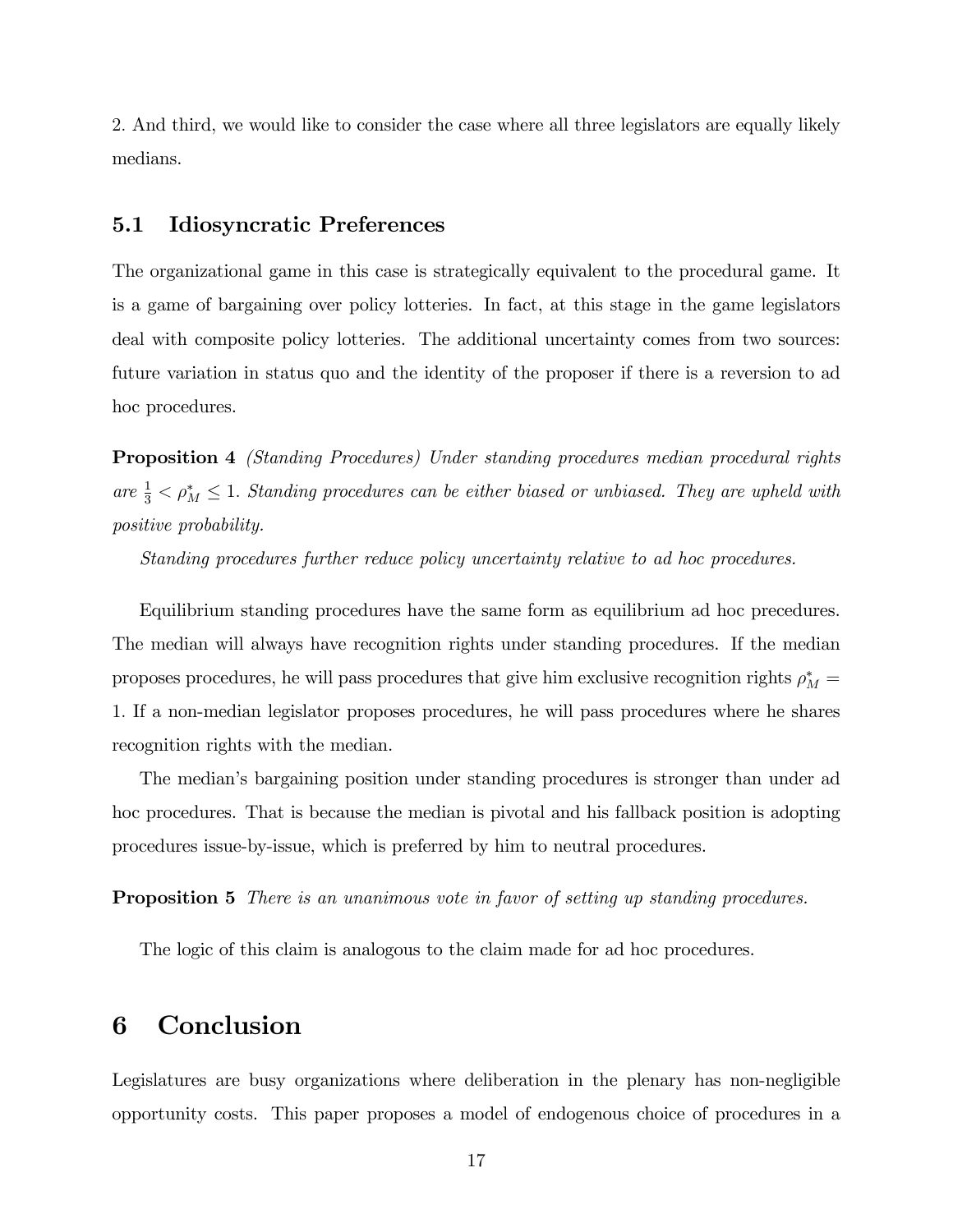majority rule legislature. The model provides a new way of thinking about the role of legislative procedures as it sheds light on the incentives to set up restrictive procedures, some of the most evident features of modern legislative organization. We have argued that legislators who are risk averse have an incentive to organize the legislative process with the goal of reducing the variance of policy outcomes. Restrictive procedures thus play an efficiency role: they reduce the policy costs of considering legislation.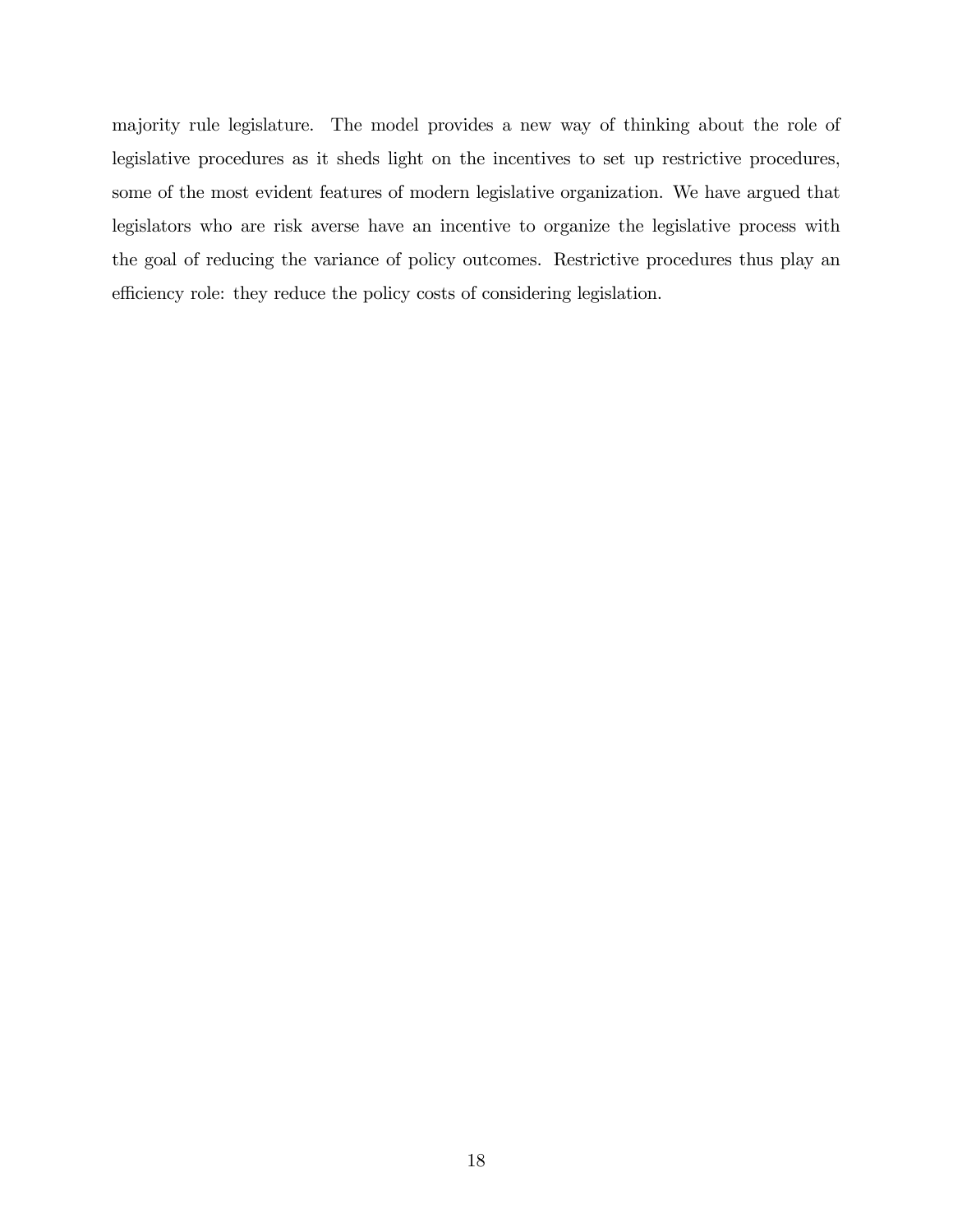## Appendix

**Proof of Proposition 1** The strategy of the proof is to find a no-delay stationary equilibrium. Then to show that a delay stationary equilibrium can be ruled out. The key intermediate step in proving this proposition is to show that the support of the median legislator is both necessary and sufficient for a policy proposal to pass. By symmetry of the payo§ functions we then show that proposals are symmetrically distributed around the median. We characterize the equilibrium proposals and votes and perform comparative statics. The no-delay equilibrium is unique by construction. Finally, a delay stationary equilibrium can be ruled out.

Step 1 If preferences are single-peaked and order-restricted then (a) an equilibrium proposal is approved by the median legislator, and (b) if a proposal is approved by the median legislator it passes.

Let  $(x_L^*, x_M^*, x_R^*)$  denote a no-delay equilibrium set of proposals.

(a) Suppose that in a no-delay equilibrium i makes a proposal  $x_i^*$  that M prefers to block and wait for another round of bargaining. By waiting M is essentially opting for the following policy lottery:

$$
W = \begin{cases} q, & \text{with probability } \gamma \\ x_L^*, & \text{with probability } (1 - \gamma) \, \rho_L \\ x_M^*, & \text{with probability } (1 - \gamma) \, \rho_M \\ x_R^*, & \text{with probability } (1 - \gamma) \, \rho_R \end{cases}
$$

over the sure outcome  $x_i^*$ . By order-restrictedness either L or R strictly prefer W as well. Therefore the proposal  $x_i^*$  does not get a majority, a contradiction.

(b) Suppose now that M weakly prefers the proposal  $x_i^*$  to waiting, that is, to W. Then, again by order-restrictedness, at least one other legislator must at least weakly prefer  $x_i^*$  to W; otherwise both are strictly worse off with the proposal  $x_i^*$ , which means that the support groups for  $x_i^*$  and W are disconnected.

**Step 2** The key implication of the first step of the proof is that to characterize equilibrium proposals it is sufficient to look at the median legislator's voting decision. The median votes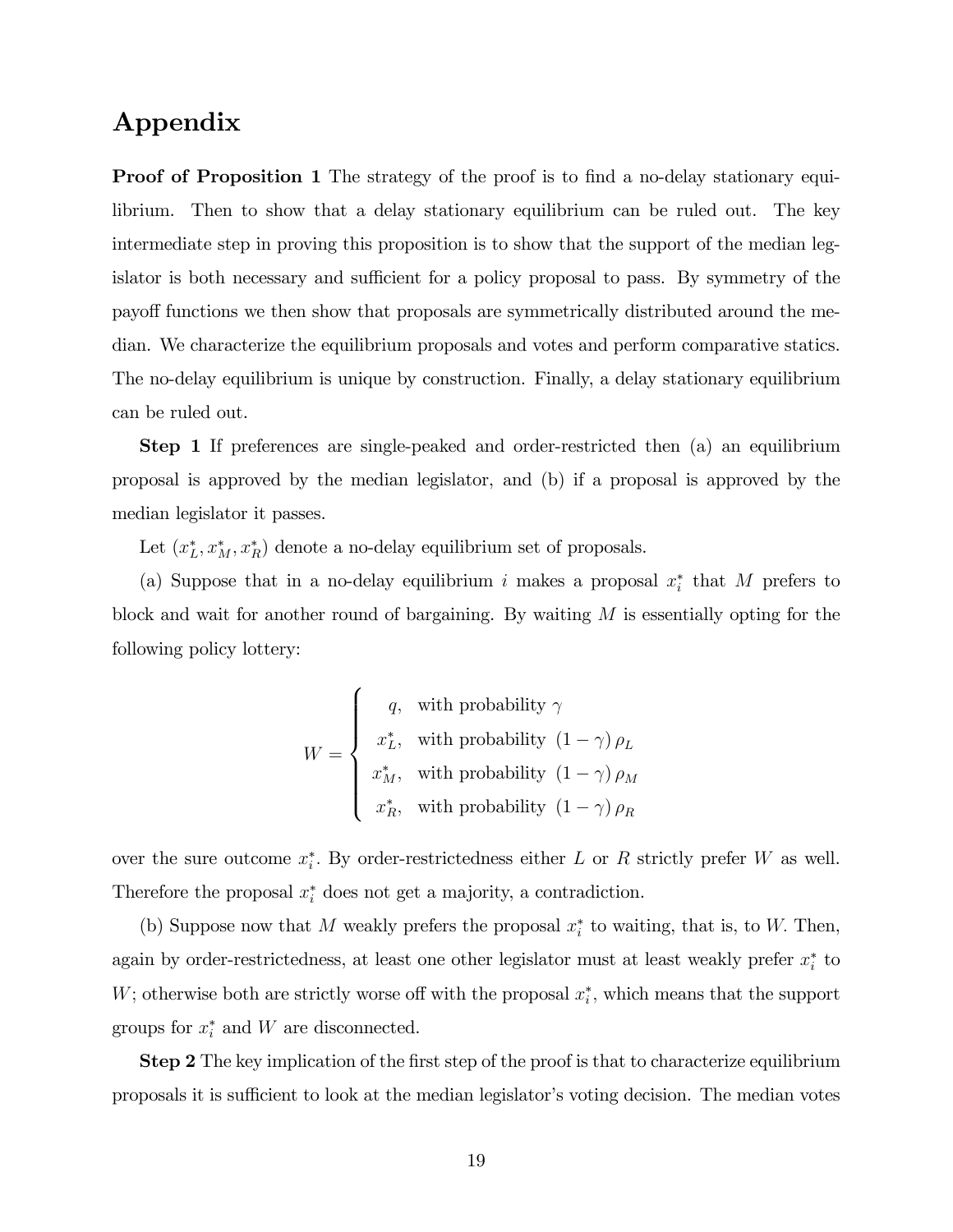for any proposal  $x$  that satisfies:

$$
u_M(x) \ge \gamma u_M(q) + (1 - \gamma) \left[ \rho_L u_M(x_L^*) + \rho_M u_M(x_M^*) + \rho_R u_M(x_R^*) \right].
$$

Since the median's payoff function is symmetric around zero, the set of proposals that are acceptable to the median is a closed interval centered at zero:  $[-x^*, x^*]$ . Proposers will then choose from this interval the policy that is closer to their ideal point:

$$
x_L^* = -x^*, x_M^* = 0, x_R^* = x^*
$$

**Step 3** The no-delay equilibrium is then completely characterized by the policy deviation  $x^*$ . This satisfies the median's acceptance constraint with equality:

$$
u_M(x^*) = u_M(-x^*) = \gamma u_M(q) + (1 - \gamma) [\rho_L u_M(x^*) + \rho_M u_M(0) + \rho_R u_M(-x^*)]
$$

or, in terms of the function  $v$ :

$$
v(x^*) = \frac{\gamma}{1 - (1 - \gamma)(1 - \rho_M)} v(|q|) + \frac{(1 - \gamma)\rho_M}{1 - (1 - \gamma)(1 - \rho_M)} v(0).
$$

**Step 4** Comparative statics. The equilibrium policy deviation is the certainty equivalent of a lottery between the status quo and the median's ideal point, therefore, as  $0 < \gamma \leq 1$ :

$$
0 < x^* \left( \left| q \right|, \gamma, \rho_M \right) \leq \left| q \right|
$$

It depends on three parameters: it increases in  $|q|$ ,  $\gamma$  and decreases in  $\rho_M$ . Moreover,  $\lim_{\gamma \to 0} x^* (|q|, \gamma, \rho_M) = 0$ . In words, as opportunity costs become negligible policy outcomes converge to the median.

Proof of Proposition 2 [to be completed]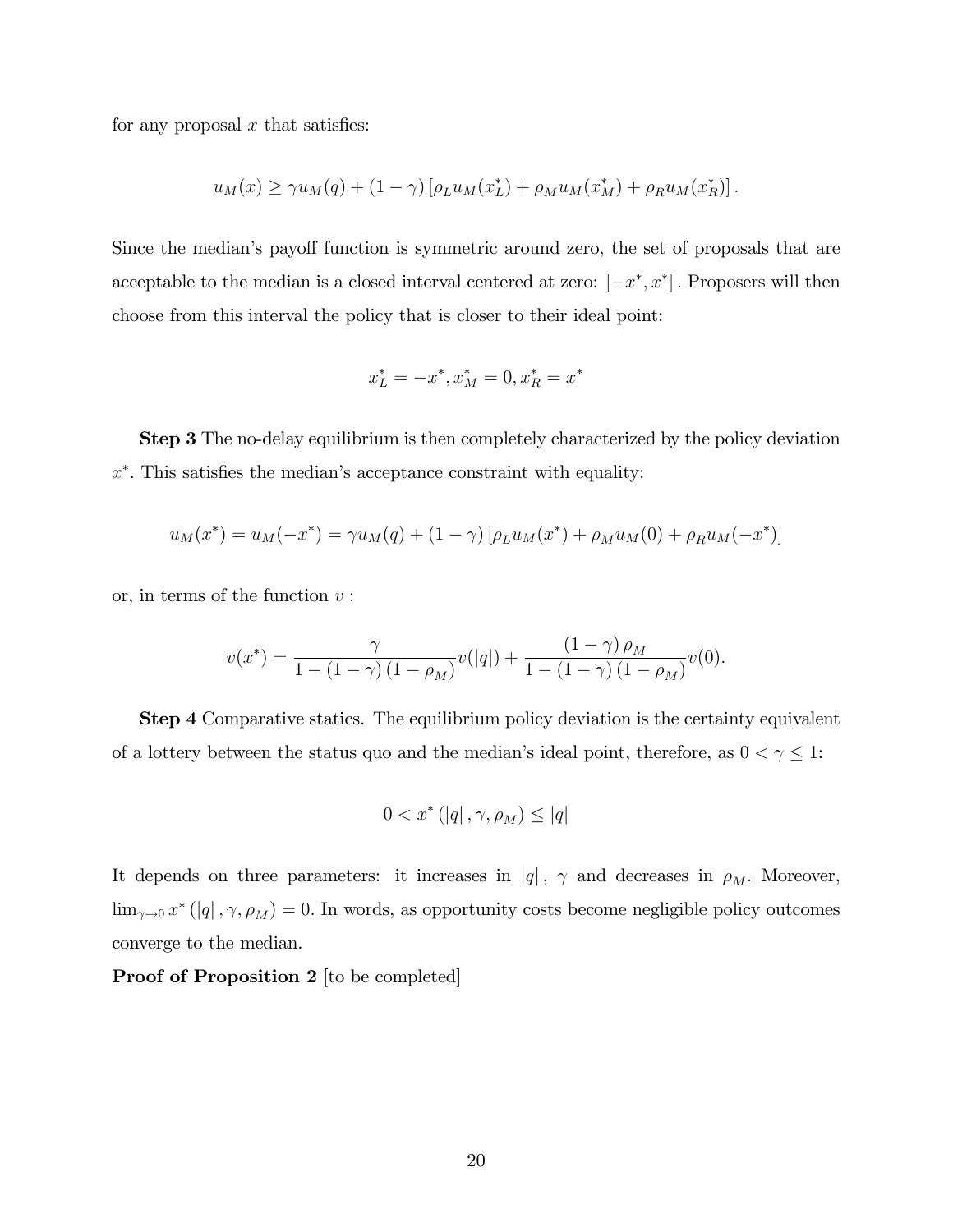## References

- [1] Aghion, Philippe, Alesina, Alberto F. and Trebbi, Francesco  $(2002)$  "Endogenous Political Institutionsî. Harvard Institute Research Working Paper No. 1957.
- [2] Austen-Smith, D. and J. Banks (2006) Positive Political Theory II: Strategy and Structure, University of Michigan Press.
- [3] Banks, J. S. and J. Duggan (2006b) "A Bargaining Model of Legislative Policy-Making," Quarterly Journal of Political Science 1: 49-85.
- [4] Barbera S. and M.O.Jackson. (2004). "Choosing How to Choose: Self Stable Majority Rules and Constitutions." Quarterly Journal of Economics 119 (3): 1011-1048.
- [5] Baron, D. and J.A. Ferejohn (1989a) "Bargaining in Legislatures," American Political Science Review 83, p.1181-1206.
- [6] Baron, D. and J.A. Ferejohn (1989b) "The Power to Propose," in P. Ordeshook (ed.) Models of Strategic Choice in Politics, Ann Arbor: University of Michigan Press.
- [7] Black, D. (1958) The Theory of Committees and Elections, London: Cambridge University Press.
- $[8]$  Cox, G.W.  $(2006)$  "The organization of democratic legislatures," in B. Weingast and D. Wittman (eds.) The Oxford Handbook of Political Economy, Oxford: Oxford University Press.
- [9] Cox, G.W. and M.D. McCubbins (1993) Legislative Leviathan: Party Government in the House, Berkeley, CA: University of California Press.
- [10] Diermeier, D. (1995) "Commitment, Deference and Legislative Institutions," American Political Science Review 89, pp. 344-355.
- [11] Diermeier and Vlaicu (2008) "Parties, Coalitions and the Internal Organization of Legislatures," working paper.
- [12] Dixit, Avinash, Gene M. Grossman and Faruk Gul (2000). "The Dynamics of Political Compromise," Journal of Political Economy 108(3): 531-568.